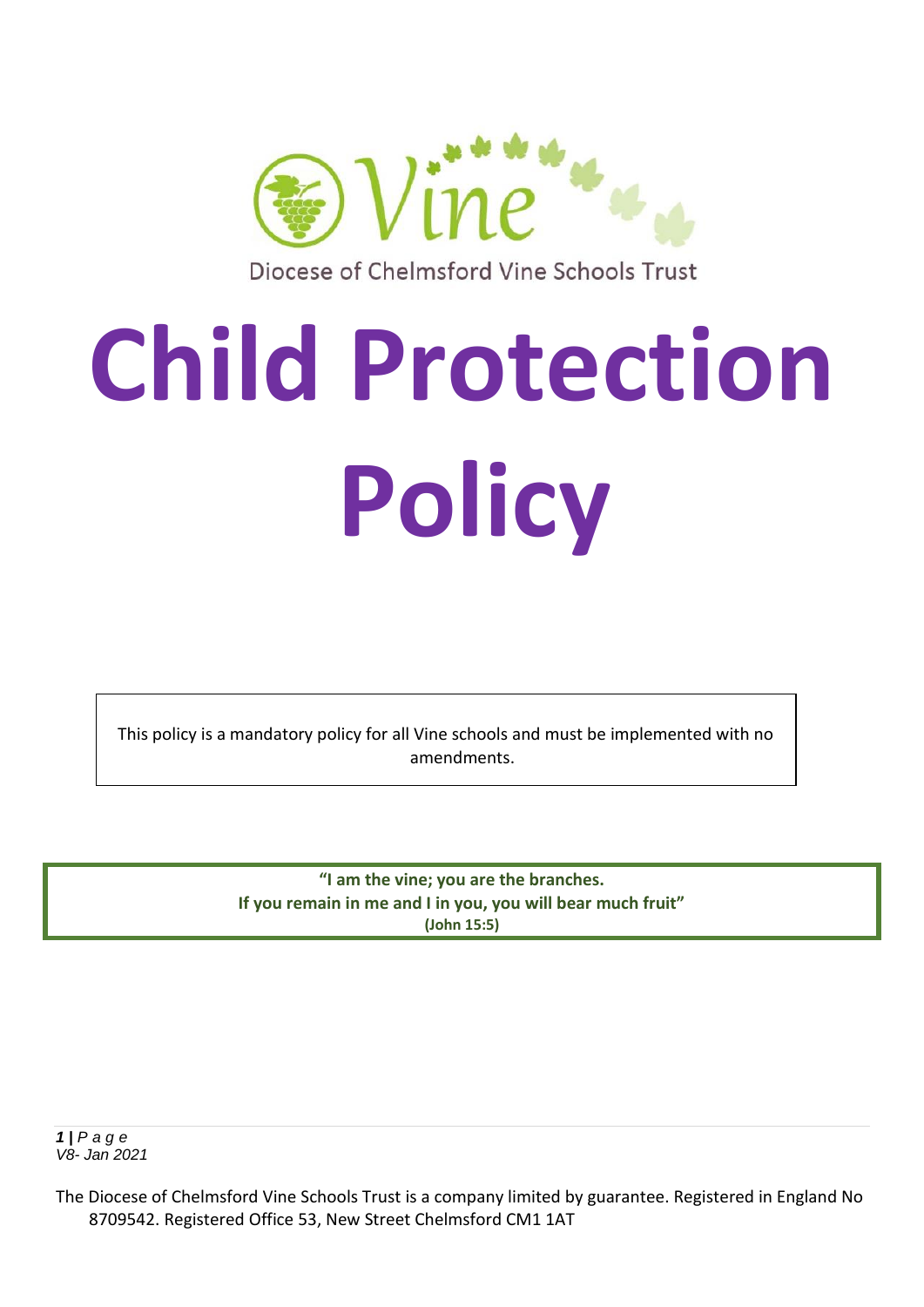Amendments in this version:

- 1. Minor formatting
- 2. Updated links to Working Together (2018)
- 3. Minor changes to Section 4 section on Domestic Abuse Page 10
- 4. App A Children and Families Service Map and Key Contacts Page 17
- 5. App C Child Protection during school closure Covid 19 (Vine policy no. A23d) Page 19

The Diocese of Chelmsford Vine Schools Trust is a company limited by guarantee. Registered in England No 8709542. Registered Office 53, New Street Chelmsford CM1 1AT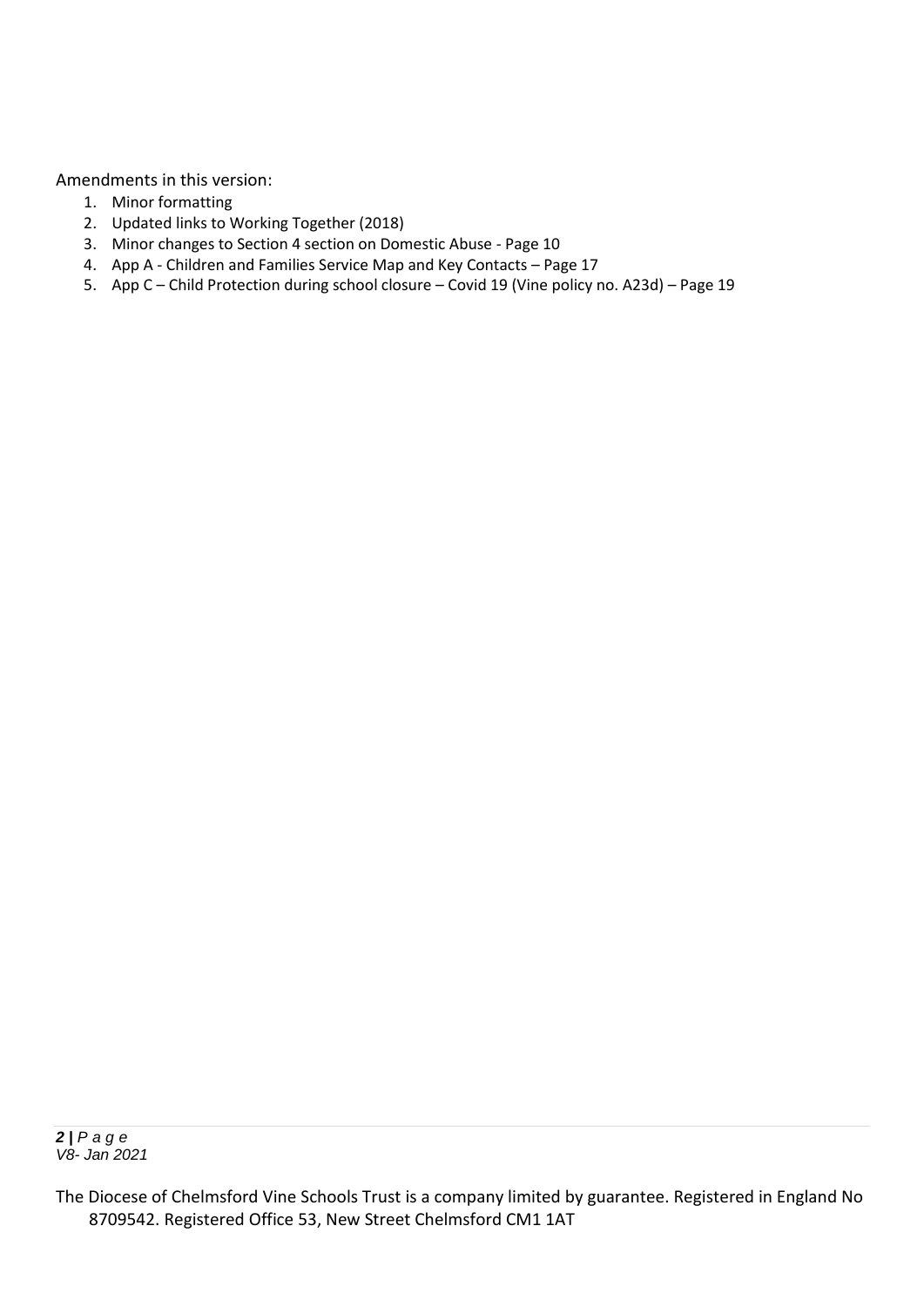

# **Vision & Values**

| $\bf V$ | <b>Valuing every person</b>                                  |
|---------|--------------------------------------------------------------|
|         | <b>Inspiring great teaching</b>                              |
| N       | <b>Nurturing academic excellence and Christian Character</b> |
| E       | <b>Excelling, unlocking great potential</b>                  |



*3 | P a g e V8- Jan 2021*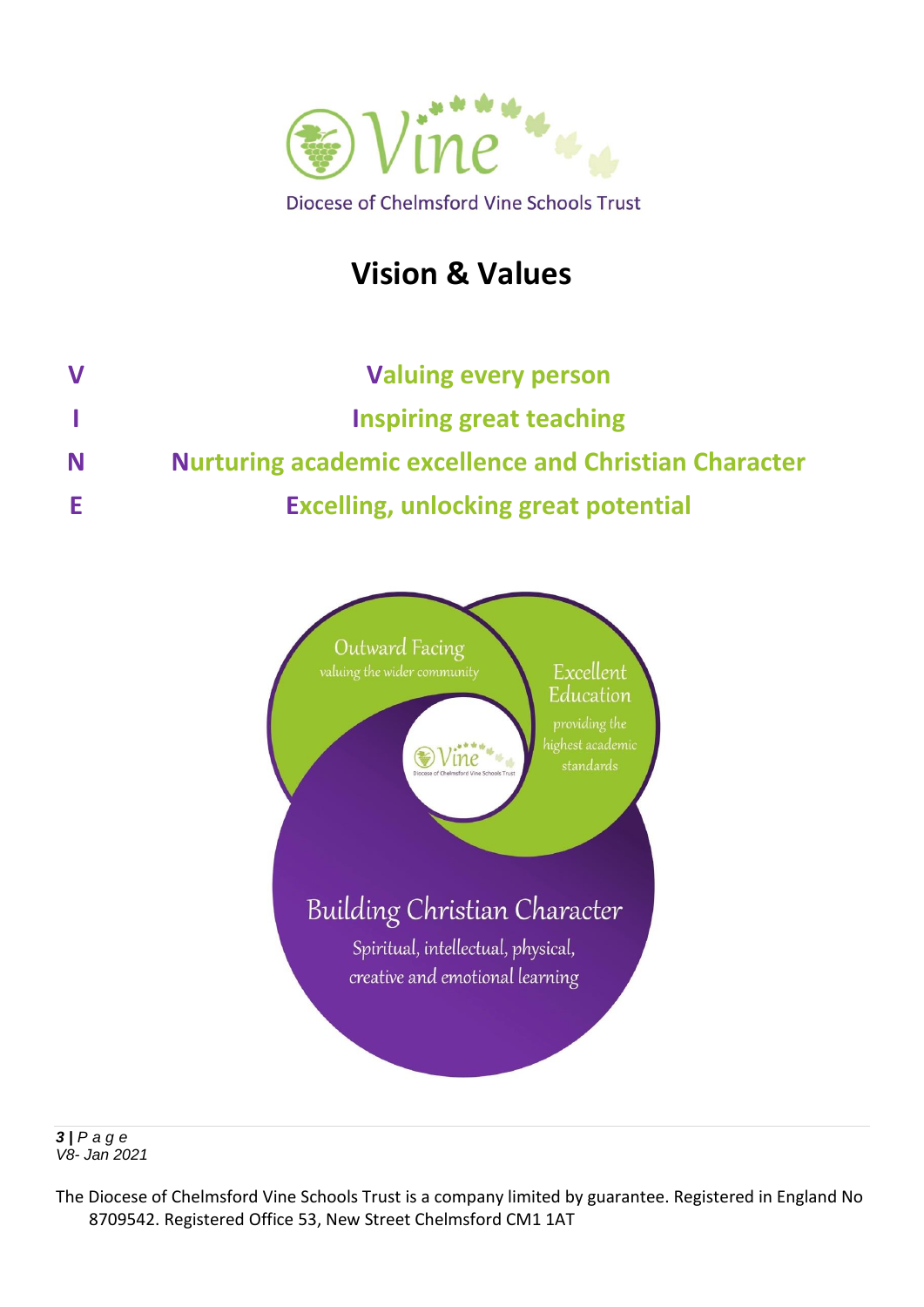#### **Contents**

| $\mathbf{1}$            | Introduction                                               |
|-------------------------|------------------------------------------------------------|
| $\overline{2}$          | <b>Statutory Framework</b>                                 |
| 3                       | <b>Roles and responsibilities</b>                          |
| 4                       | Types of abuse / specific safeguarding issues              |
| 5                       | Children potentially at risk of greater harm               |
| 6                       | <b>Procedures</b>                                          |
| $\overline{\mathbf{z}}$ | <b>Training</b>                                            |
| 8                       | <b>Professional confidentiality</b>                        |
| 9                       | <b>Records and information sharing</b>                     |
| 10                      | <b>Interagency working</b>                                 |
| 11                      | Allegations about members of the workforce                 |
| 12                      | Use of reasonable force                                    |
| 13                      | Whistleblowing                                             |
| <b>Appendix A</b>       | <b>Children and Families Service Map and Key Contacts</b>  |
| <b>Appendix B</b>       | <b>Essex Windscreen of Need and levels of intervention</b> |
| <b>Appendix C</b>       | Child Protection during school closure - Covid 19          |

 *| P a g e V8- Jan 2021*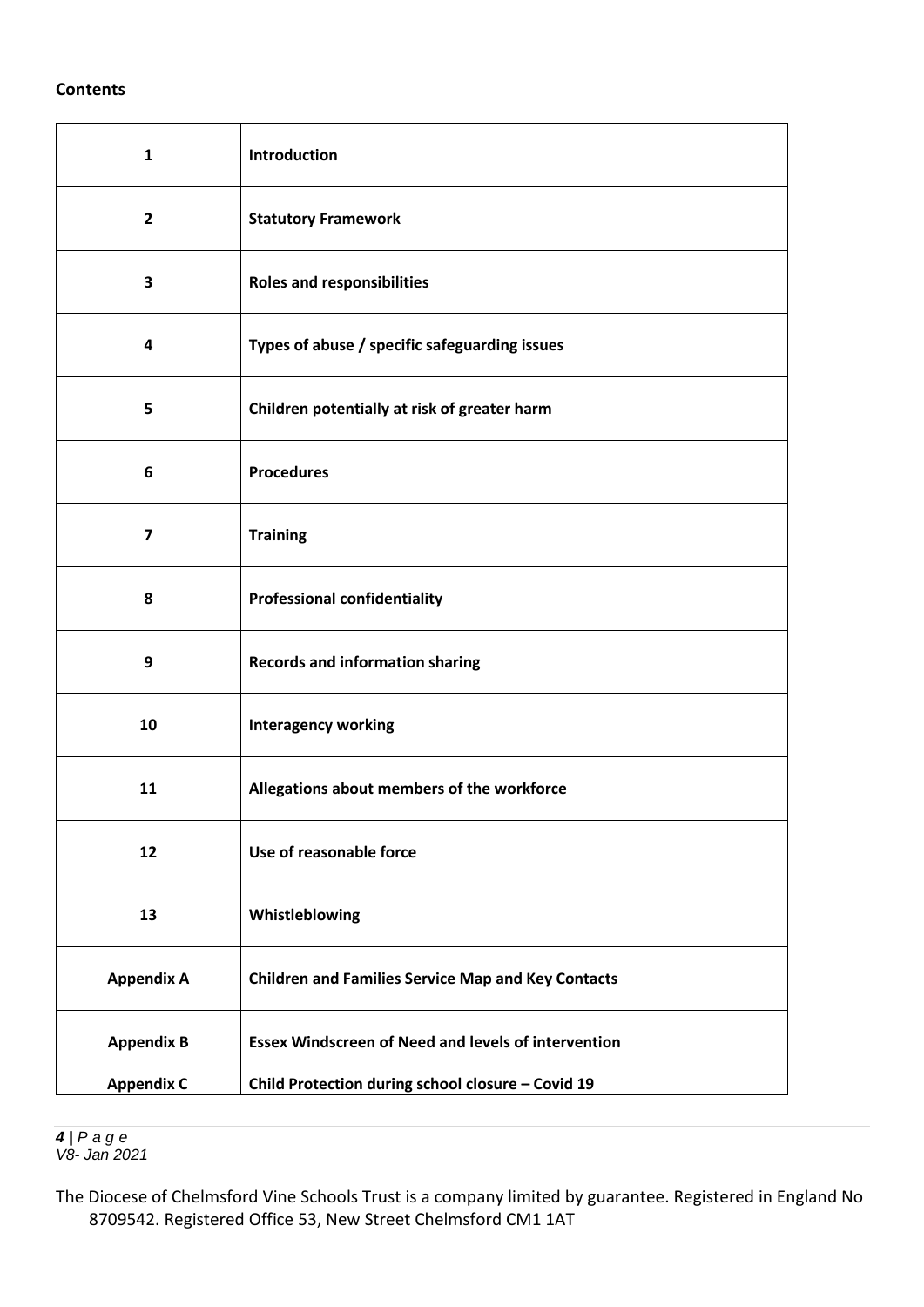# **1. Introduction**

Schools and their staff form part of the wider safeguarding system for children. Everyone who comes into contact with children and their families and carers has a role to play in safeguarding children. In order to fulfil this responsibility effectively, all professionals should make sure their approach is child-centred. This means that they should consider, at all times, what is in the best interests of the child.

*(Keeping Children Safe in Education – DfE, 2020)*

This Child Protection policy is for all staff, parents, governors, volunteers and the wider school community. It forms part of the safeguarding arrangements for our school and should be read in conjunction with the following:

- Keeping Children Safe in Education (DfE, 2020)
- the school Behaviour policy;
- the school Staff Behaviour policy (sometimes called Staff Code of Conduct);
- the safeguarding response to children missing from education
- the role of the designated safeguarding lead (Annex B of KCSIE)

•

Safeguarding and promoting the welfare of children *(everyone under the age of 18)* is defined in Keeping Children Safe in Education as:

- Protecting children from maltreatment
- Preventing impairment of children's mental and physical health or development
- Ensuring that children grow up in circumstances consistent with the provision of safe and effective care
- Taking action to enable all children to have the best outcomes

# **2. Statutory framework**

There is government guidance set out in [Working Together \(DfE, 2018\)](https://assets.publishing.service.gov.uk/government/uploads/system/uploads/attachment_data/file/942454/Working_together_to_safeguard_children_inter_agency_guidance.pdf) on how agencies must work in partnership to keep children safe. This guidance places a shared and equal duty on three Safeguarding Partners (the Local Authority, Police and Health) to work together to safeguard and promote the welfare of all children in their area under multi-agency safeguarding arrangements. These arrangements sit under the [Essex Safeguarding Children Board](http://www.escb.co.uk/Home.aspx) (ESCB). In Essex, the statutory partners are Essex County Council, Essex Police and five of the seven Clinical Commissioning Groups covering the county.

Section 175 of the Education Act 2002 *(Section 157 for Independent schools)* places a statutory responsibility on the governing body to have policies and procedures in place that safeguard and promote the welfare of children who are pupils of the school.

In Essex, all professionals must work in accordance with the [SET Procedures \(ESCB, 2019\)](http://www.escb.co.uk/) . Our school also works in accordance with the following legislation and guidance *(this is not an exhaustive list)*:

# [Keeping Children Safe in Education \(DfE, 2020\)](https://assets.publishing.service.gov.uk/government/uploads/system/uploads/attachment_data/file/892394/Keeping_children_safe_in_education_2020.pdf)

*5 | P a g e V8- Jan 2021*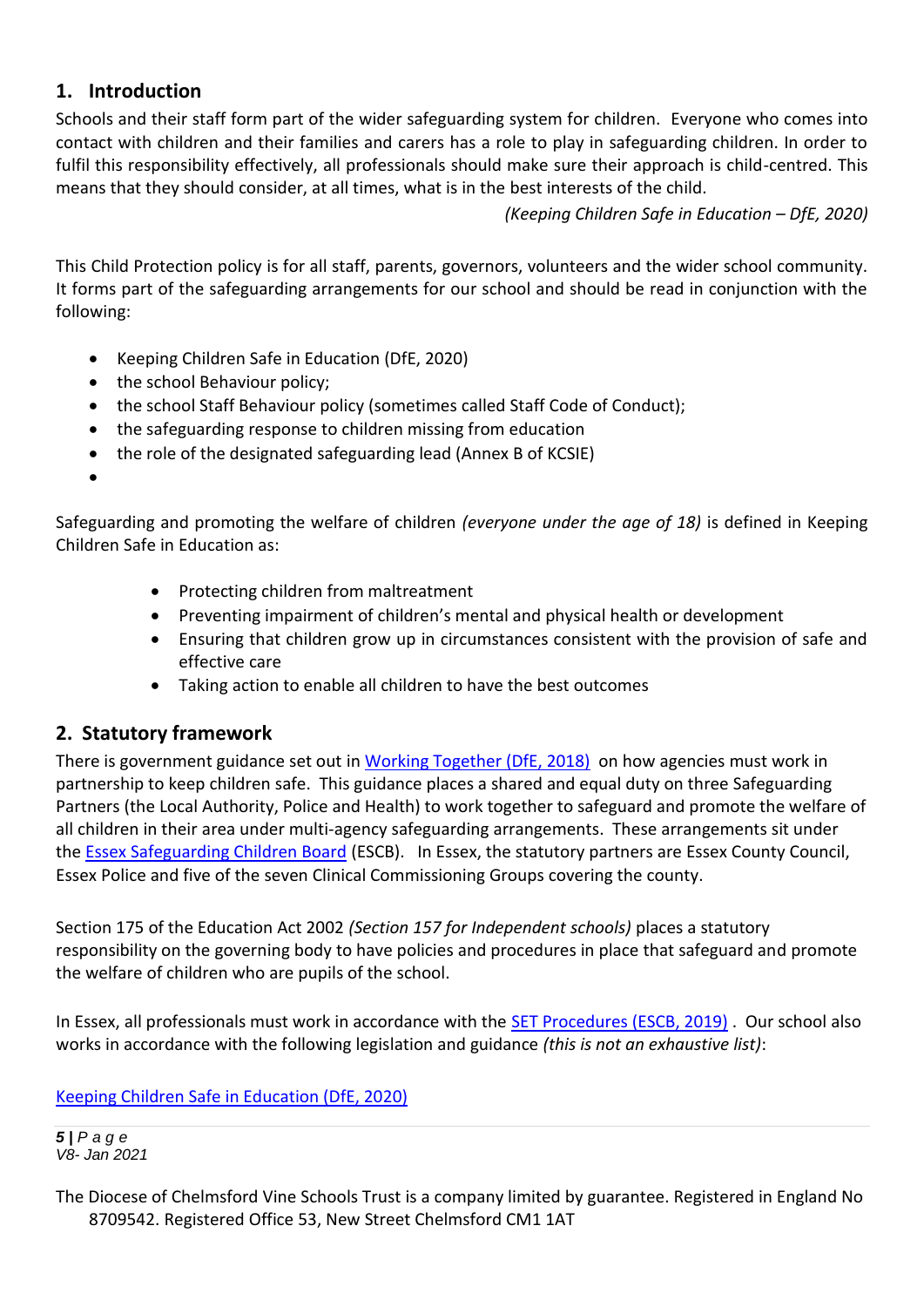#### [Working Together \(DfE, 2018\)](https://assets.publishing.service.gov.uk/government/uploads/system/uploads/attachment_data/file/942454/Working_together_to_safeguard_children_inter_agency_guidance.pdf)

Education Act (2002)

[Effective Support for Children and Families in Essex](http://www.escb.co.uk/Portals/67/Documents/professionals/EffectiveSupportBooklet2017v5-FINAL.pdf) (ESCB, 2017)

[Counter-Terrorism and Security Act \(HMG, 2015\)](http://www.legislation.gov.uk/ukpga/2015/6/contents)

[Serious Crime Act 2015](https://www.gov.uk/government/collections/serious-crime-bill) (Home Office, 2015)

Children and Social Work Act (2017)

Children Missing Education - [statutory guidance for local authorities \(DfE, 2016\)](https://assets.publishing.service.gov.uk/government/uploads/system/uploads/attachment_data/file/550416/Children_Missing_Education_-_statutory_guidance.pdf)

Sexual Offences Act (2003)

Education (Pupil Registration) Regulations 2006

[Information sharing advice for safeguarding practitioners \(HMG, 2018\)](https://assets.publishing.service.gov.uk/government/uploads/system/uploads/attachment_data/file/721581/Information_sharing_advice_practitioners_safeguarding_services.pdf)

[Data Protection Act \(2018\)](http://www.legislation.gov.uk/ukpga/2018/12/pdfs/ukpga_20180012_en.pdf) 

[What to do if you're worried a child is being abused \(](https://www.gov.uk/government/uploads/system/uploads/attachment_data/file/419604/What_to_do_if_you_re_worried_a_child_is_being_abused.pdf)HMG, 2015)

[Searching, screening and confiscation](https://assets.publishing.service.gov.uk/government/uploads/system/uploads/attachment_data/file/674416/Searching_screening_and_confiscation.pdf) (DfE, 2018)

Children Act (1989)

Children Act (2004)

[Preventing and Tackling Bullying \(DfE, 2017\)](https://www.gov.uk/government/uploads/system/uploads/attachment_data/file/623895/Preventing_and_tackling_bullying_advice.pdf)

Female Genital Mutilation Act 2003 (S. 74 - Serious Crime Act 2015)

[Sexual violence and sexual harassment between children in schools and colleges \(](https://www.gov.uk/government/uploads/system/uploads/attachment_data/file/667862/Sexual_Harassment_and_Sexual_Violence_-_Advice.pdf)DfE, 2018)

[Promoting positive emotional well-being and reducing the risk of suicide \(ESCB, 2018\)](https://schools.essex.gov.uk/pupils/Safeguarding/Emotional_Wellbeing_and_Mental_Health/Documents/Promoting%20Positive%20Emotional%20Well-being%20and%20Reducing%20the%20Risk%20of%20Suicide%20-%20Autumn%202018.pdf)

Preventing youth [violence and gang involvement \(Home Office, 2015\)](https://assets.publishing.service.gov.uk/government/uploads/system/uploads/attachment_data/file/418131/Preventing_youth_violence_and_gang_involvement_v3_March2015.pdf)

[Criminal Exploitation of children and vulnerable adult -](https://assets.publishing.service.gov.uk/government/uploads/system/uploads/attachment_data/file/741194/HOCountyLinesGuidanceSept2018.pdf) county lines guidance (Home Office, 2018)

[Teaching on-line safety in schools \(DfE, 2019\)](https://assets.publishing.service.gov.uk/government/uploads/system/uploads/attachment_data/file/811796/Teaching_online_safety_in_school.pdf)

[Education Access Team CME / Home Education policy and practice \(ECC, 2018\)](https://schools.essex.gov.uk/pupils/Education_Access/Documents/Education%20Access%20-%20CME%20and%20EHE%20Team%20-%20Policy%20and%20Practice%20Guidance%20document.pdf)

Understanding and Supporting Behaviour - [safe practice for schools and educational settings \(ESCB 2020\)](https://schools.essex.gov.uk/pupils/Safeguarding/Documents/Understanding%20and%20Supporting%20Behaviour%20-%20Safe%20Practice%20for%20Schools%20-%20Summer%202020.pdf)

#### **3. Roles and responsibilities**

All adults working with or on behalf of children have a responsibility to protect them and to provide a safe environment in which they can learn and achieve their full potential. However, there are key people within schools and the Local Authority who have specific responsibilities under child protection procedures. The

*6 | P a g e V8- Jan 2021*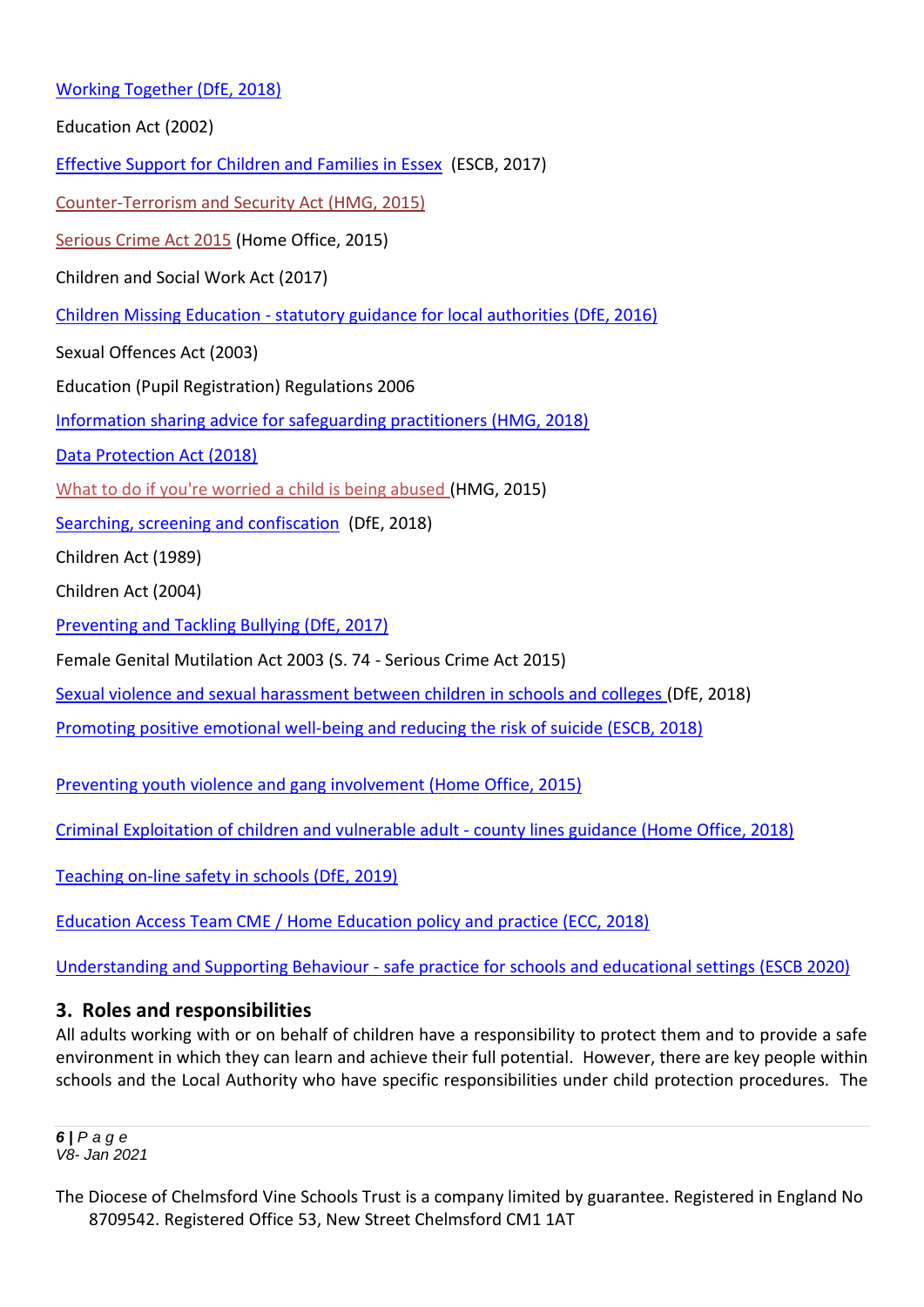names of those in our school with these specific responsibilities (the designated safeguarding lead and deputy designated safeguarding lead) are shown in Appendix D

#### **The Vine Schools Trust Board of Directors**

The Vine Schools Trust Board ensures that the policies, procedures and training in the Trust are effective and comply with the law at all times. They ensure that all required policies relating to safeguarding are in place, that the child protection policy reflects statutory and local guidance and is reviewed at least annually.

The Vine Schools Trust Board and Local Schools Board both have a member with responsibility for safeguarding arrangements and are named in the Appendix of this document. The Director takes over responsibility for all Vine Trust Schools and the local member takes responsibility for safeguarding arrangements locally.

#### **The Local Schools (governance) Board**

The Local Schools Board ensures there is a named designated safeguarding lead and at least one deputy safeguarding lead in place (also named in the Appendix D).

The Local Schools Board ensures the school contributes to inter-agency working, in line with statutory and local guidance. It ensures that information is shared and stored appropriately and in accordance with statutory requirements.

The Local Schools Board ensures that all staff members undergo safeguarding and child protection training at induction and that it is then regularly updated. All staff members receive regular safeguarding and child protection updates, at least annually, to provide them with the relevant skills and knowledge to keep our children safe.

The Local Schools Board ensures pupils are taught about safeguarding (including online safety) through teaching and learning opportunities as part of a broad and balanced curriculum.

From September 2020, each school will work in accordance with new government regulations which make the subjects of Relationships Education and Health Education mandatory.

The Local Schools Board and school leadership team are responsible for ensuring the school follows recruitment procedures that help to deter, reject or identify people who might abuse children. It adheres to statutory responsibilities to check adults working with children and has recruitment and selection procedures in place (see the Vine Schools Trust Recruitment Policy (H019) for further information about 'Safer Recruitment'). It ensures that volunteers are appropriately supervised in school.

#### **The Headteacher**

The Headteacher works in accordance with the requirements upon all school staff. In addition, (s)he ensures that all safeguarding policies and procedures adopted by the governing body are followed by all staff.

#### **The Designated Safeguarding Lead (and Deputy / Deputies)**

The designated safeguarding lead in school has ultimate lead responsibility for safeguarding and child protection. Their role includes managing child protection referrals, working with other agencies, ensuring all staff are appropriately trained and raising awareness of all safeguarding and child protection policies and procedures. They ensure that everyone in school (including temporary staff, volunteers and contractors) is aware of these procedures and that they are followed at all times. They act as a source of advice and support

*7 | P a g e V8- Jan 2021*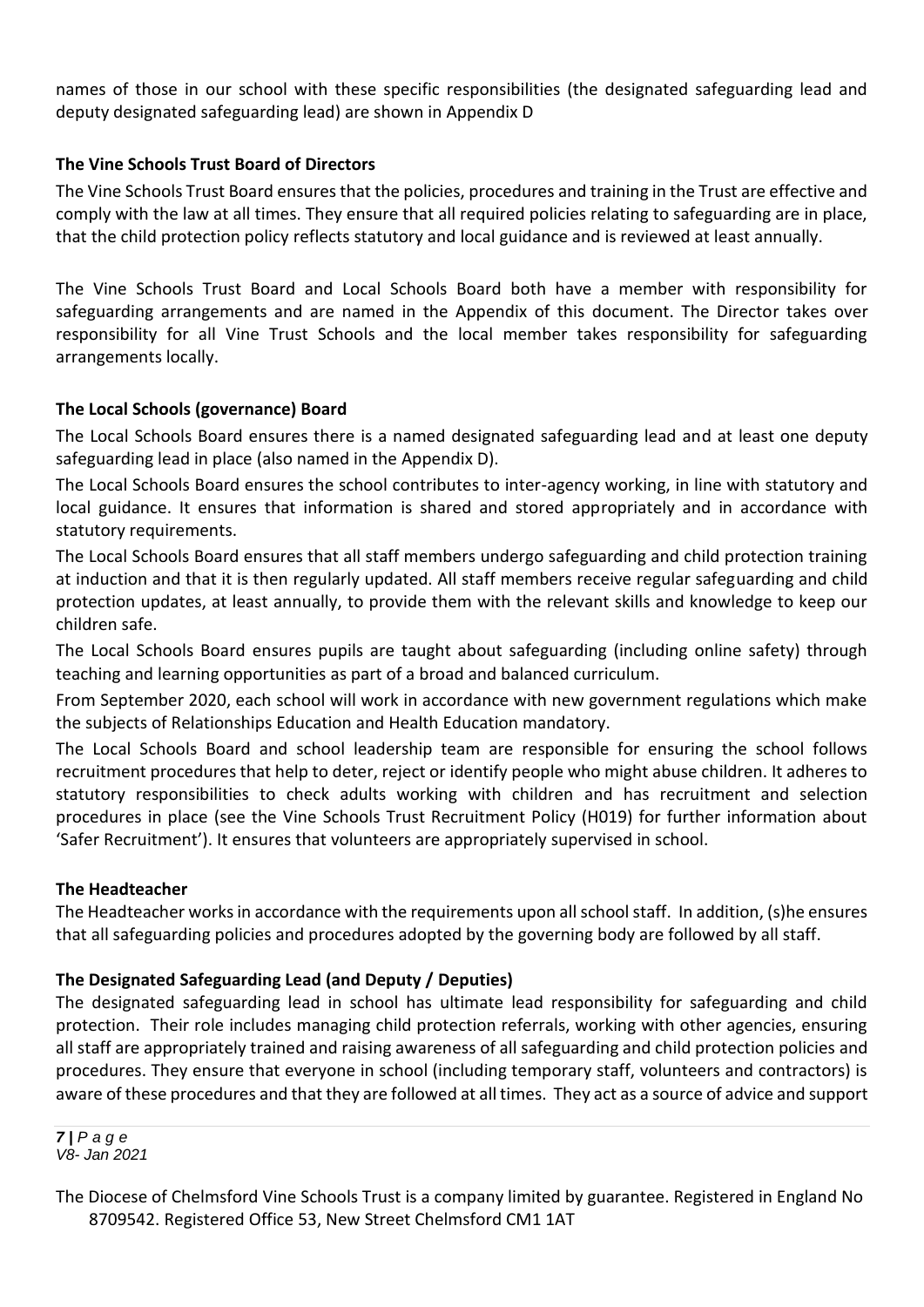for other staff (on child protection matters) and ensure that timely referrals to Essex Children's Social Care (Children and Families Hub) are made in accordance with current SET procedures. They work with the local authority and the ESCB as required and ensure that information is shared appropriately.

The deputy/deputies designated safeguarding lead is / are trained to the same standard as the designated safeguarding lead. If for any reason the designated safeguarding lead is unavailable, the deputy/deputies designated safeguarding lead will act in their absence*.* 

#### **All school staff**

Everyone in our school has a responsibility to provide a safe learning environment in which our children can learn. Any child may benefit from early help and all staff members are aware of the local early help process and our role in it. They are aware of signs of abuse and neglect so they are able to identify children who may be in need of help or protection. All staff members are aware of and follow school processes (as set out in this policy) and are aware of how to make a referral to Social Care if there is a need to do so. If staff have any concerns about a child's welfare, they must act on them immediately and speak with the designated safeguarding lead (or deputy) – they do not assume that others have taken action.

# **4. Types of abuse / specific safeguarding issues**

Keeping Children Safe in Education (DfE, 2020) describes abuse in the following way:

*"Somebody may abuse or neglect a child by inflicting harm or by failing to act to prevent harm. Children may be abused in a family or in an institutional or community setting by those known to them or, more rarely, by others. Abuse can take place wholly online, or technology may be used to facilitate offline abuse. Children may be abused by an adult or adults or another child or children"*

Keeping Children Safe in Education refers to four categories of abuse:

- Physical
- Emotional
- Sexual
- Neglect

All staff in our school are aware of the signs of abuse and neglect so we are able to identify children who may be in need of help or protection. All staff are aware of environmental factors which may impact on a child's welfare and safety and understand safeguarding in the wider context (contextual safeguarding). We understand that abuse, neglect and safeguarding issues are rarely 'stand-alone' events and that, in most cases, multiple issues will overlap.

In addition, staff are aware of other types of abuse and safeguarding issues that can put children at risk of harm and understand that behaviours linked to issues such as drug taking, alcohol abuse, deliberately missing education and sexting put children in danger.

#### **Child criminal exploitation**

Child criminal exploitation is a geographically widespread form of harm which is a typical feature of county lines criminal activity (county lines is when drug networks or gangs groom and exploit children to carry drugs

*8 | P a g e V8- Jan 2021*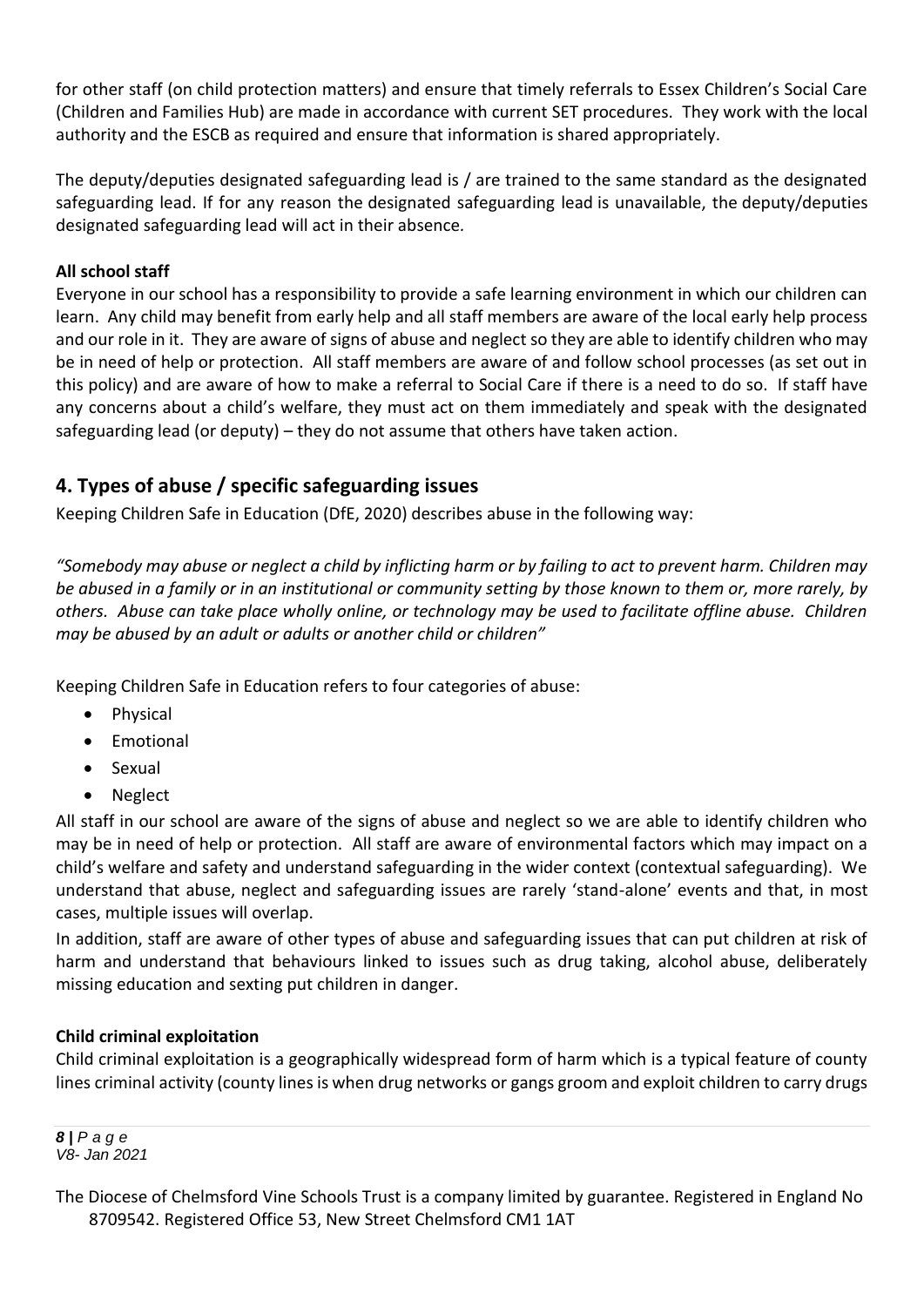and money from urban areas to suburban areas and seaside towns). Our school works with key partners locally to prevent and respond to child criminal exploitation.

#### **Child Sexual Exploitation (CSE)**

Child Sexual Exploitation (CSE) is a form of child abuse, which can happen to boys and girls from any background or community. In Essex, the definition of Child Sexual Exploitation (CSE) from the Department of Education (DfE, 2017) has been adopted:

*"Child Sexual Exploitation is a form of child sexual abuse. It occurs when an individual or group takes advantage of an imbalance of power to coerce, manipulate or deceive a child or young person under the age of 18 into sexual activity (a) in exchange for something the victim needs or wants, and/or (b) for the financial advantage or increased status of the perpetrator or facilitator. The victim may have been sexually exploited even if the sexual activity appears consensual. Child sexual exploitation does not always involve physical contact; it can also occur through the use of technology".*

It is understood that a significant number of children who are victims of CSE go missing from home, care and education at some point. Our school is alert to the signs and indicators of a child becoming at risk of, or subject to, CSE and will take appropriate action to respond to any

concerns. The designated safeguarding lead will lead on these issues and work with other agencies as appropriate. This [one page process map](http://www.escb.co.uk/Portals/67/Documents/CSE/CSE%201%20pager%20(April%2018).pdf) sets out arrangements for CSE in Essex.

#### **Children missing from education**

All children, regardless of their age, ability, aptitude and any special education needs they may have are entitled to a full-time education. Our school recognises that a child missing education is a potential indicator of abuse or neglect and will follow the school procedures for unauthorised absence and for children missing education. It is also recognised that, when not in school, children may be vulnerable to or exposed to other risks, so we work with parents and other partners to keep children in school whenever possible.

Parents should always inform us of the reason for any absence. Where contact is not made, a referral may be made to another appropriate agency [\(Education Access Team,](https://schools.essex.gov.uk/pupils/Education_Access/Pages/default.aspx) Social Care or Police). Parents are required to provide at least two emergency contact numbers to the school, to enable us to communicate with someone if we need to.

Our school must inform the local authority of any pupil who has been absent without school permission for a continuous period of 10 days or more.

#### **Contextual safeguarding**

Safeguarding incidents and behaviours can be associated with factors outside our school. All staff are aware of contextual safeguarding and the fact they should consider whether wider environmental factors present in a child's life are a threat to their safety and / or welfare. To this end, we will consider relevant information when assessing any risk to a child and share it with other agencies to support better understanding of a child and their family.

*9 | P a g e V8- Jan 2021*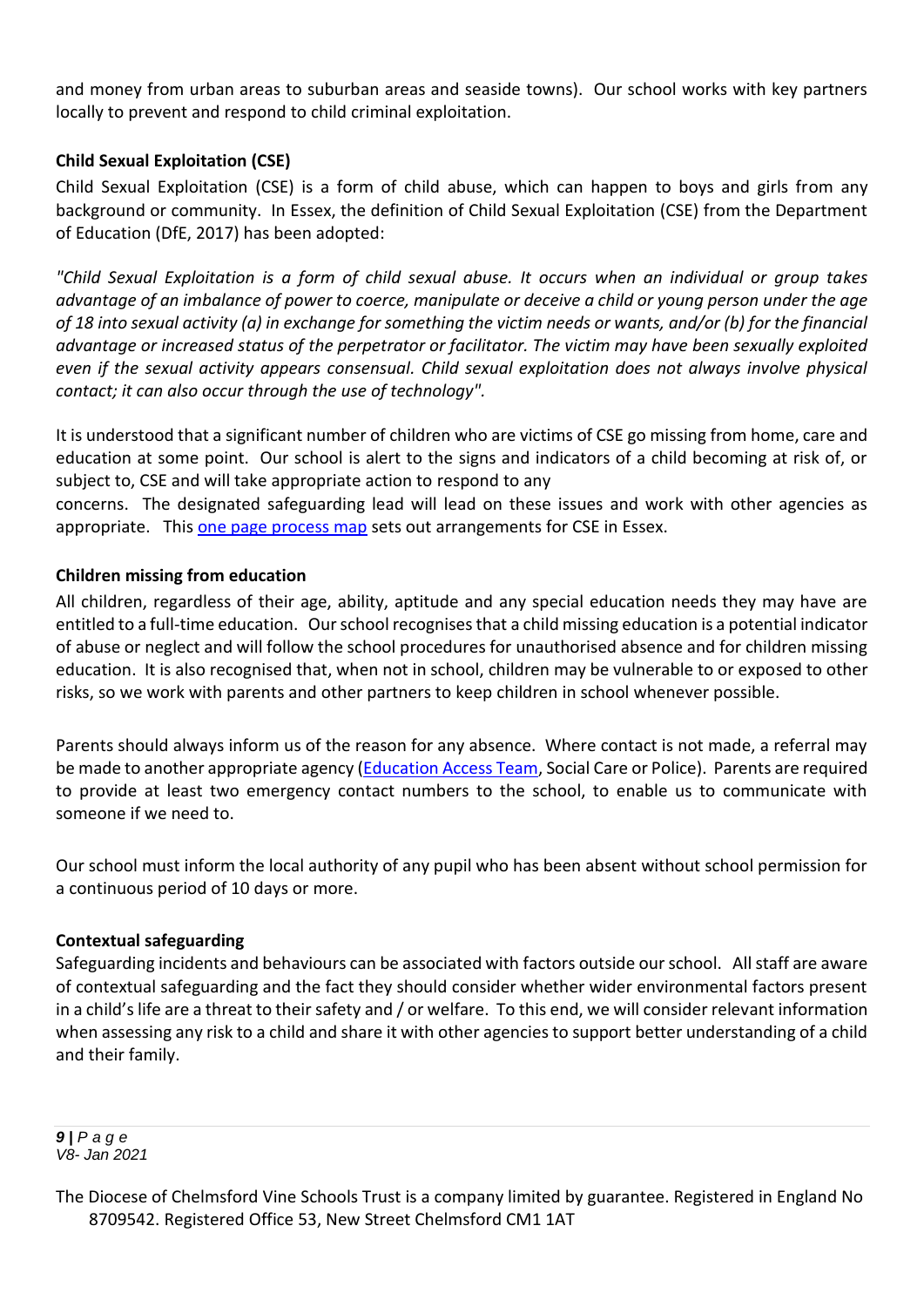#### **Domestic abuse**

Domestic abuse can encompass a wide range of behaviours and may be a single incident or a pattern of incidents. Domestic abuse is not limited to physical acts of violence or threatening behaviour, and can include emotional, psychological, controlling or coercive behaviour, sexual and/or economic abuse. Our school recognises that exposure to domestic abuse can have a serious, long-term emotional and psychological impact on children. We work with other key partners and will share relevant information where there are concerns that domestic abuse may be an issue for a child or family or be placing a child at risk of harm.

#### **So-called 'honour-based violence' (including Female Genital Mutilation and forced marriage)**

*Female Genital Mutilation* (FGM) comprises all procedures involving partial or total removal of the external female genitalia or other injury to female genital organs. It is illegal in the UK and a form of child abuse.

As of October 2015, the Serious Crime Act 2015 (Home Office, 2015) introduced a duty on teachers (and other professionals) to notify the police of known cases of female genital mutilation

where it appears to have been carried out on a girl under the age of 18. Our school will operate in accordance with the statutory requirements relating to this issue, and in line with local safeguarding procedures.

A *forced marriage* is one entered into without the full consent of one or both parties. It is where violence, threats or other forms of coercion is used and is a crime. Our staff understand how to report concerns where this may be an issue.

#### **Mental health**

Our staff are aware that mental health problems can, in some cases, be an indicator that a child has suffered or is at risk of suffering abuse, neglect or exploitation. We understand that, where children have suffered abuse or other potentially traumatic adverse childhood experiences, this can have a lasting impact throughout childhood, adolescence and into adulthood. Where we have concerns this may impact on mental health, we will seek advice and work with other agencies as appropriate to support a child and ensure they receive the help they need.

Positive mental health is the concern of the whole community and we recognise that schools play a key part in this. Our school aims to develop the emotional wellbeing and resilience of all pupils and staff, as well as provide specific support for those with additional needs. We understand that there are risk factors which increase someone's vulnerability and protective factors that can promote or strengthen resiliency. The more risk factors present in an individual's life, the more protective factors or supportive interventions are required to counter-balance and promote further growth of resilience.

It is vital that we work in partnership with parents to support the well-being of our pupils. Parents should share any concerns about the well-being of their child with school, so appropriate support and interventions can be identified and implemented.

#### **Online safety**

We recognise that our children are growing up in an increasingly complex world, living their lives on and offline. This presents many positive and exciting opportunities, but we recognise it also presents challenges and risks. Any pupil can be vulnerable online, and their vulnerability can fluctuate depending on their age, developmental stage and personal circumstance. We want to equip our pupils with the knowledge needed

*10 | P a g e V8- Jan 2021*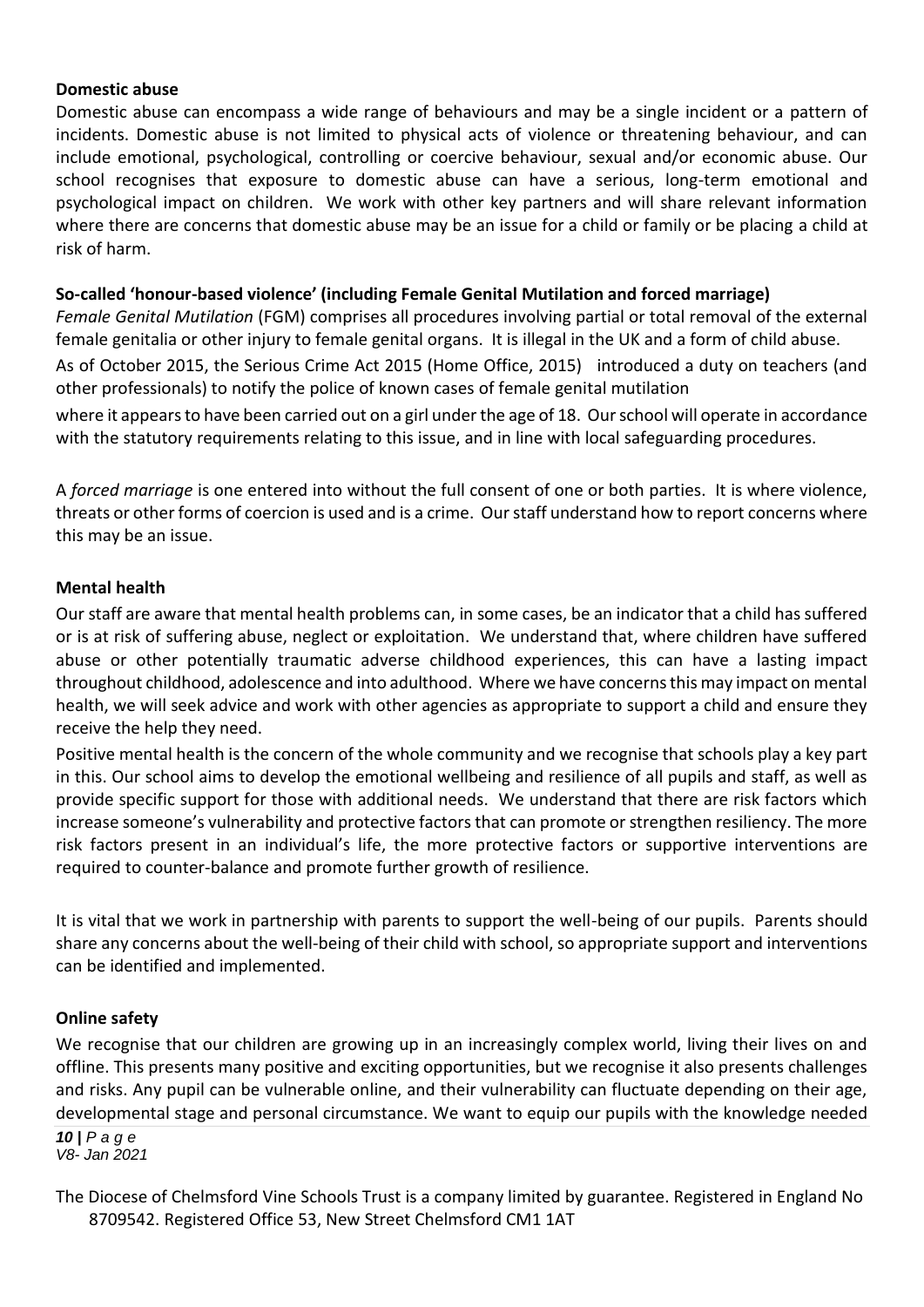to make the best use of the internet and technology in a safe, considered and respectful way, so they are able to reap the benefits of the online world.

The three main areas of online risk could be categorised as:

**content:** being exposed to illegal, inappropriate or harmful material; for example pornography, fake news, racist or radical and extremist views;

**contact:** being subjected to harmful online interaction with other users; for example commercial advertising as well as adults posing as children or young adults;

**conduct:** personal online behaviour that increases the likelihood of, or causes, harm; for example making, sending and receiving explicit images, or online bullying

Our school seeks to help children keep themselves safe online in a range of ways - further information about our approach to online safety is available in our Social Media Policy (I1001) and Online Safety Policy (I002).

#### **Peer on peer abuse**

Our school may be the only stable, secure and safe element in the lives of children at risk of, or who have suffered harm. Nevertheless, whilst at school, their behaviour may be challenging and defiant, or they may instead be withdrawn, or display abusive behaviours towards other children. Our school recognises that some children may abuse their peers and any incidents of peer on peer abuse will be managed in the same way as any other child protection concern and will follow the same procedures. We will seek advice and support from other agencies as appropriate.

Peer on peer abuse can manifest itself in many ways. This may include bullying (including cyber bullying), physical abuse, sexual violence / sexual harassment, 'up-skirting', 'sexting' or initiation / hazing type violence and rituals. We do not tolerate any harmful behaviour in school and will take swift action to intervene where this occurs. We use lessons and assemblies to help children understand, in an age-appropriate way, what abuse is and we encourage them to tell a trusted adult if someone is behaving in a way that makes them feel uncomfortable. Our school understands the different gender issues that can be prevalent when dealing with peer on peer abuse.

*(Insert arrangements or add an Appendix for prevention of and response to peer on peer abuse – refer to any other relevant school polices – eg. Anti-bullying policy)*

#### **Prevention of radicalisation**

As of July 2015, the [Counter-Terrorism and Security Act \(HMG, 2015\)](http://www.legislation.gov.uk/ukpga/2015/6/contents) placed a new duty on schools and other education providers. Under section 26 of the Act, schools are required, in the exercise of their functions, to have "due regard to the need to prevent people from being drawn into terrorism". This duty is known as the Prevent duty.

It requires schools to:

*11 | P a g e V8- Jan 2021*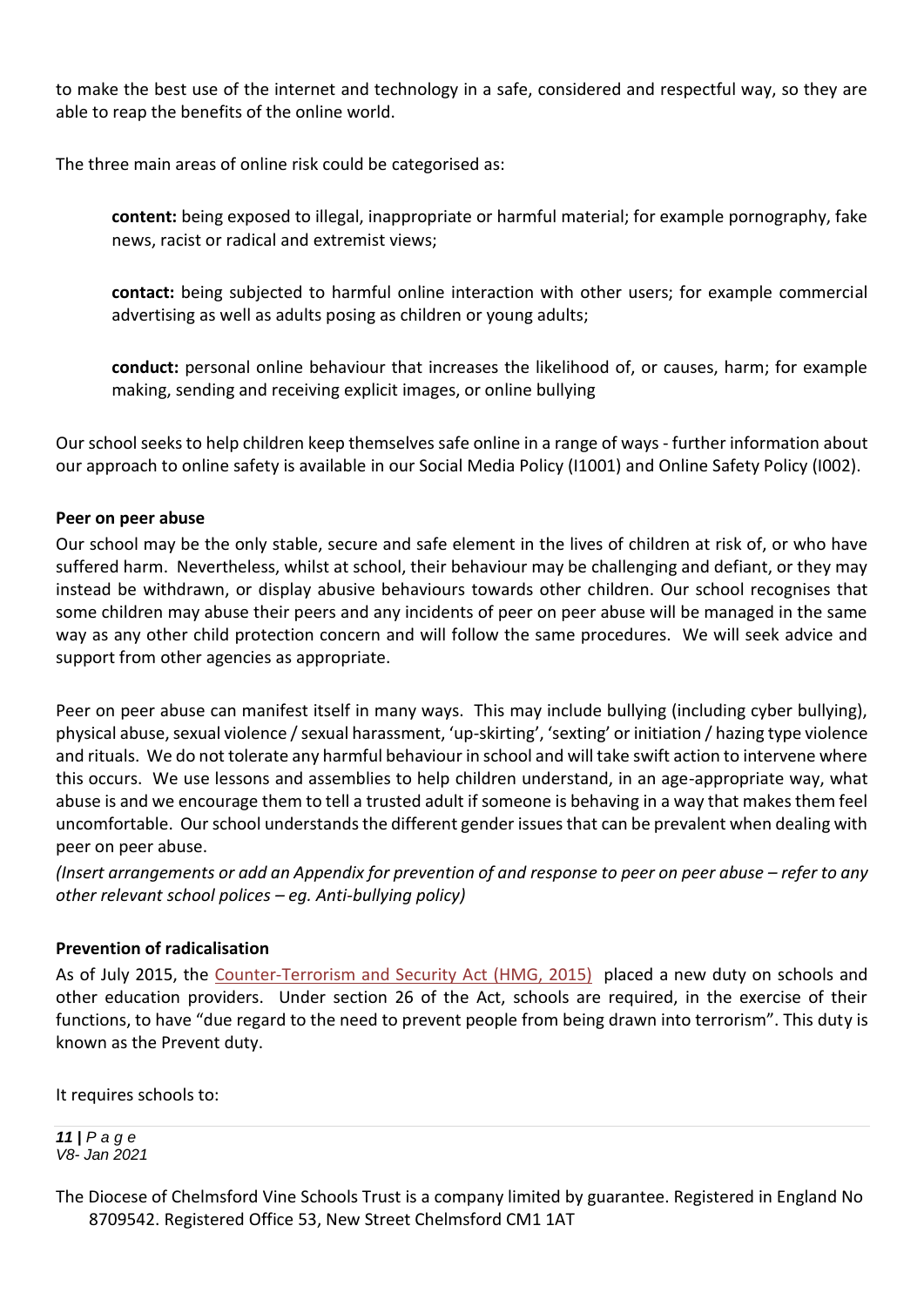- teach a broad and balanced curriculum which promotes spiritual, moral, cultural, mental and physical development of pupils and prepares them for the opportunities, responsibilities and experiences of life and must promote community cohesion
- be safe spaces in which children / young people can understand and discuss sensitive topics, including terrorism and the extremist ideas that are part of terrorist ideology, and learn how to challenge these ideas
- be mindful of their existing duties to forbid political indoctrination and secure a balanced presentation of political issues

CHANNEL is a national programme which focuses on providing support at an early stage to people identified as vulnerable to being drawn into terrorism.

Our school works in accordance with local procedures for PREVENT and with other agencies, sharing information and concerns as appropriate. Where we have concerns about extremism or radicalisation, we will seek advice from appropriate agencies and, if necessary, refer to Social Care and / or the Channel Panel.

#### **Serious violence**

All staff are aware of indicators which may signal that children are at risk from or involved with serious violent crime. These may include increased absence from school, a change in friendships or relationships with older individuals or groups, a significant decline in performance, signs of self-harm or a significant change in well-being, or signs of assault or unexplained injuries. Unexplained gifts or new possessions could also indicate that a child has been approached by, or is involved with, individuals associated with criminal networks or gangs.

# **5. Children potentially at risk of greater harm**

We recognise that some children may potentially be at risk of greater harm and require additional help and support. These may be children with a Child in Need or Child Protection Plan, those in Care or previously in Care or those requiring mental health support. We work with Social Care and other appropriate agencies to ensure there is a joined-up approach to planning for these children and that they receive the right help at the right time.

Our school understands that children with special educational needs (SEN) and disabilities can face additional safeguarding challenges. Barriers can exist when recognising abuse and neglect in this group of children. These can include:

- Assumptions that indicators of possible abuse such as behaviour, mood and injury relate to the child's disability, without further exploration
- That they may be more prone to peer group isolation than others
- The potential to be disproportionally impacted by things like bullying, without outwardly showing signs
- Communication difficulties in overcoming these barriers

```
12 | P a g e
V8- Jan 2021
```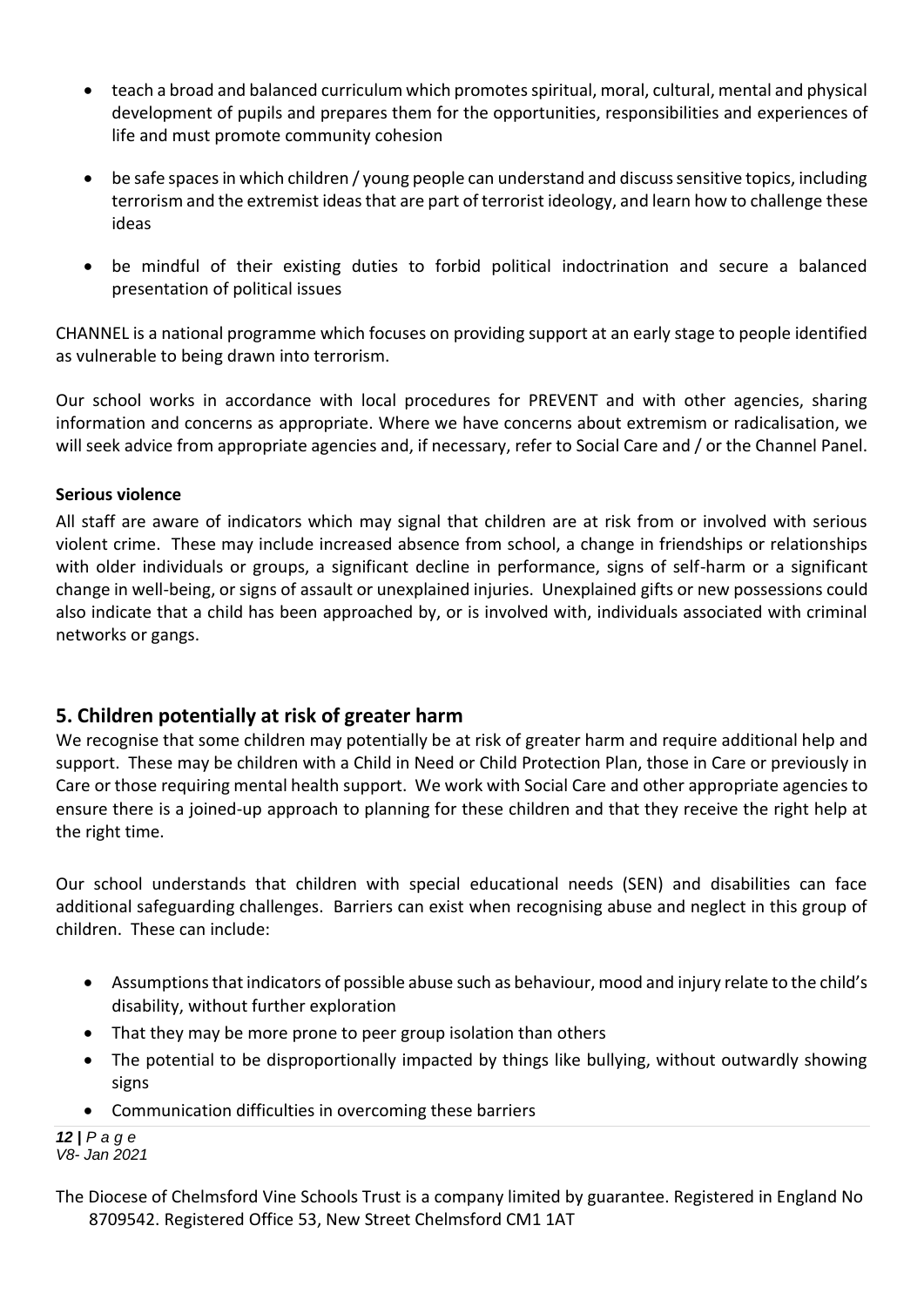# **6. Procedures**

Our school works with key local partners to promote the welfare of children and protect them from harm. This includes providing a co-ordinated offer of early help when additional needs of children are identified and contributing to inter-agency plans which provide additional support (through a Child in Need or a Child Protection plan).

All staff members have a duty to identify and respond to suspected / actual abuse or disclosures of abuse. Any member of staff, volunteer or visitor to the school who receives a disclosure or allegation of abuse, or suspects that abuse may have occurred **must** report it immediately to the designated safeguarding lead (or, in their absence, the deputy designated safeguarding lead).

All action is taken in accordance with the following guidance;

- Essex Safeguarding Children Board guidelines the SET (Southend, Essex and Thurrock) Child Protection Procedures (ESCB, 2019)
- [Essex Effective Support](https://www.essex.gov.uk/report-a-concern-about-a-child)
- Keeping Children Safe in Education (DfE, 2020)
- Working Together to Safeguard Children (DfE, 2018)
- 'Effective Support for Children and Families in Essex' (ESCB, 2017)
- PREVENT Duty Counter-Terrorism and Security Act (HMG, 2015)

Any staff member or visitor to the school must refer any concerns to the designated safeguarding lead or deputy designated safeguarding lead. Where there is risk of immediate harm, concerns will be referred by telephone to the Children and Families Hub and / or the Police. Less urgent concerns or requests for support will be sent to the Children and Families Hub via the [Essex Effective Support](https://www.essex.gov.uk/report-a-concern-about-a-child) portal. The school may also seek advice from Social Care or another appropriate agency about a concern, if we are unsure how to respond to it. Wherever possible, we will share any safeguarding concerns, or an intention to refer a child to Children's Social Care, with parents or carers. However, we will not do so where it is felt that to do so could place a child at greater risk of harm or impede a criminal investigation. On occasions, it may be necessary to consult with the Children and Families Hub and / or Essex Police for advice on when to share information with parents / carers.

If a member of staff continues to have concerns about a child and feels the situation is not being addressed or does not appear to be improving, all staff understand they should press for re-consideration of the case with the designated safeguarding lead.

If, for any reason, the designated safeguarding lead (or deputy) is not available, this will not delay appropriate action being taken. Safeguarding contact details are displayed in the school to ensure that all staff members have unfettered access to safeguarding support, should it be required. Any individual may refer to Social Care where there is suspected or actual risk of harm to a child.

When new staff, volunteers or regular visitors join our school they are informed of the safeguarding arrangements in place, the name of the designated safeguarding lead (and deputy/deputies) and how to share concerns with them.

*13 | P a g e V8- Jan 2021*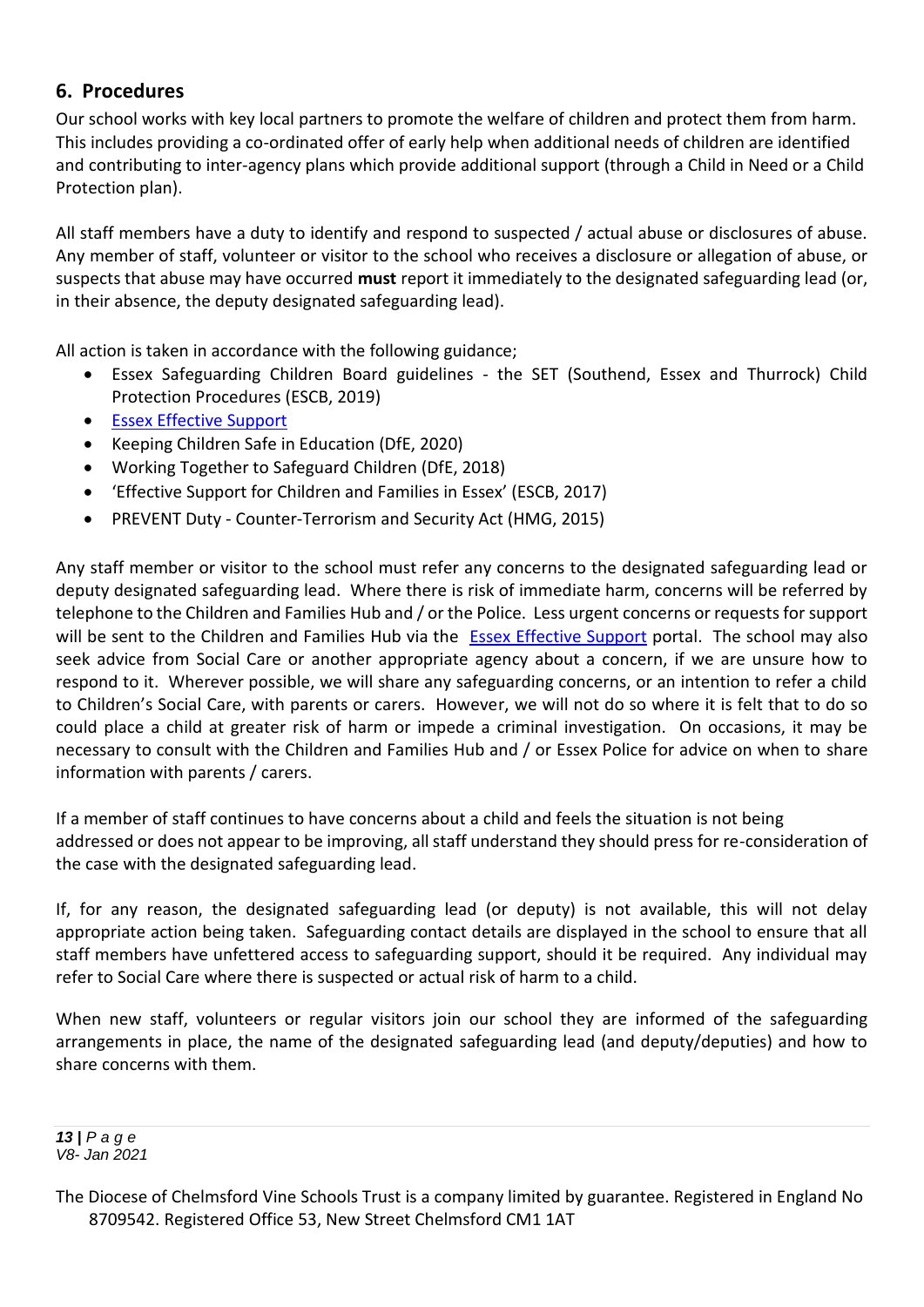# **7. Training**

The designated safeguarding lead (and deputy/deputies) undertake Level 3 child protection training at least every two years. The Headteacher, all staff members and governors receive appropriate child protection training which is regularly updated and in line with advice from the Essex Safeguarding Children Board (ESCB). In addition, all staff members receive safeguarding and child protection updates as required, but at least annually, to provide them with relevant skills and knowledge to safeguard children effectively. Records of any child protection training undertaken is kept for all staff and governors.

The school ensures that the designated safeguarding lead (and deputy) also undertakes training in interagency working and other matters as appropriate

# **8. Professional confidentiality**

Confidentiality is an issue which needs to be discussed and fully understood by all those working with children, particularly in the context of child protection. A member of staff must never guarantee confidentiality to anyone about a safeguarding concern (including parents / carers or pupils) or promise to keep a secret. In accordance with statutory requirements, where there is a child protection concern, this must be reported to the designated safeguarding lead and may require further referral to and subsequent investigation by appropriate authorities.

Information on individual child protection cases may be shared by the designated safeguarding lead (or deputy) with other relevant staff members. This will be on a 'need to know' basis only and where it is in the child's best interests to do so.

# **9. Records and information sharing**

Well-kept records are essential to good child protection practice. Our school is clear about the need to record any concern held about a child or children within our school and when these records should be shared with other agencies.

Where there are concerns about the safety of a child, the sharing of information in a timely and effective manner between organisations can reduce the risk of harm. Whilst the Data Protection Act 2018 places duties on organisations and individuals to process personal information fairly and lawfully, it is not a barrier to sharing information where the failure to do so would result in a child or vulnerable adult being placed at risk of harm. Similarly, human rights concerns, such as respecting the right to a private and family life would not prevent sharing information where there are real safeguarding concerns. Fears about sharing information cannot be allowed to stand in the way of the need to safeguard and promote the welfare of children at risk of abuse or neglect. Generic data flows related to child protection are recorded in our Records of Processing Activity and regularly reviewed; and our online school privacy notices accurately reflect our use of data for child protection purposes.

Any member of staff receiving a disclosure of abuse or noticing signs or indicators of abuse, will record it as soon as possible, noting what was said or seen (if appropriate, using a body map to record), giving the date, time and location. All records will be dated and signed and will include the action taken. This is then

*14 | P a g e V8- Jan 2021*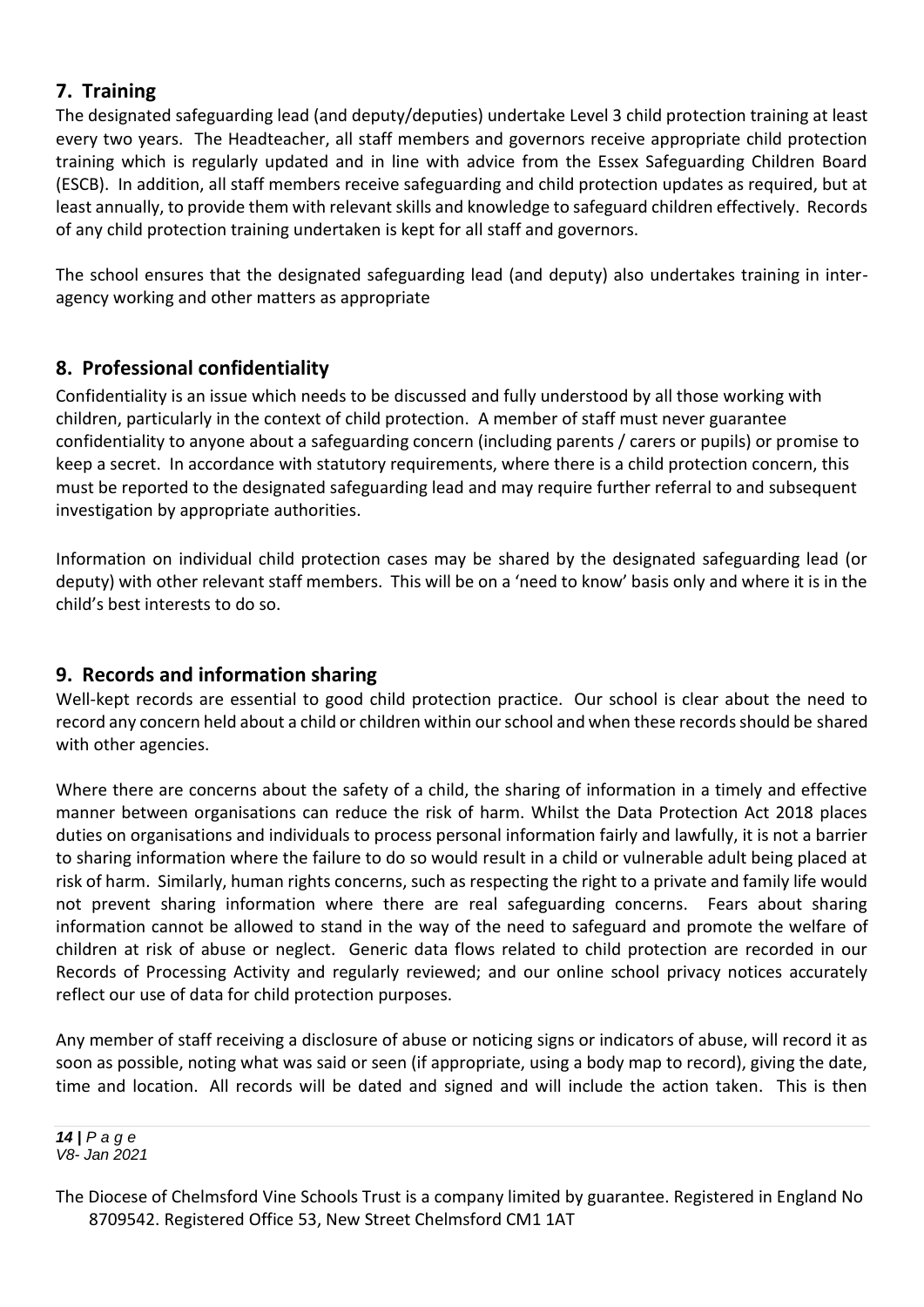presented to the designated safeguarding lead (or deputy), who will decide on appropriate action and record this accordingly.

Any records related to child protection are kept on an individual child protection file for that child (which is separate to the pupil file). All child protection records are stored securely and confidentially and will be retained for 25 years after the pupil's date of birth, or until they transfer to another school / educational setting.

In line with statutory guidance, where a pupil transfers from our school to another school / educational setting (including colleges), their child protection records will be forwarded to the new educational setting. These will be marked 'Confidential' and for the attention of the receiving school's designated safeguarding lead, with a return address on the envelope so it can be returned to us if it goes astray. We will obtain evidence that the paperwork has been received by the new school and then destroy any copies held in our school. Where appropriate, the designated safeguarding lead may also make contact with the new educational setting in advance of the child's move there, to enable planning so appropriate support is in place when the child arrives.

Where a pupil joins our school, we will request child protection records from the previous educational establishment (if none are received).

# **10. Interagency working**

It is the responsibility of the designated safeguarding lead to ensure that the school is represented at, and that a report is submitted to, any statutory meeting called for children on the school roll or previously known to them. Where possible and appropriate, any report will be shared in advance with the parent(s) / carer(s). The member of staff attending the meeting will be fully briefed on any issues or concerns the school has and be prepared to contribute to the discussions.

If a child is subject to a Care, Child Protection or a Child in Need plan, the designated safeguarding lead will ensure the child is monitored regarding their school attendance, emotional well-being, academic progress, welfare and presentation. If the school is part of the core group, the designated safeguarding lead will ensure the school is represented, provides appropriate information and contributes to the plan at these meetings. Any concerns about the Child Protection plan and / or the child's welfare will be discussed and recorded at the core group meeting, unless to do so would place the child at further risk of significant harm. In this case the designated safeguarding lead will inform the child's key worker immediately and then record that they have done so and the actions agreed.

# **11. Allegations about members of the workforce**

All staff members are made aware of the boundaries of appropriate behaviour and conduct. These matters form part of staff induction and are outlined in the Staff Behaviour policy / Code of Conduct. The school works in accordance with statutory guidance and the SET procedures (ESCB, 2019) in respect of allegations against an adult working with children (in a paid or voluntary capacity).

*15 | P a g e V8- Jan 2021*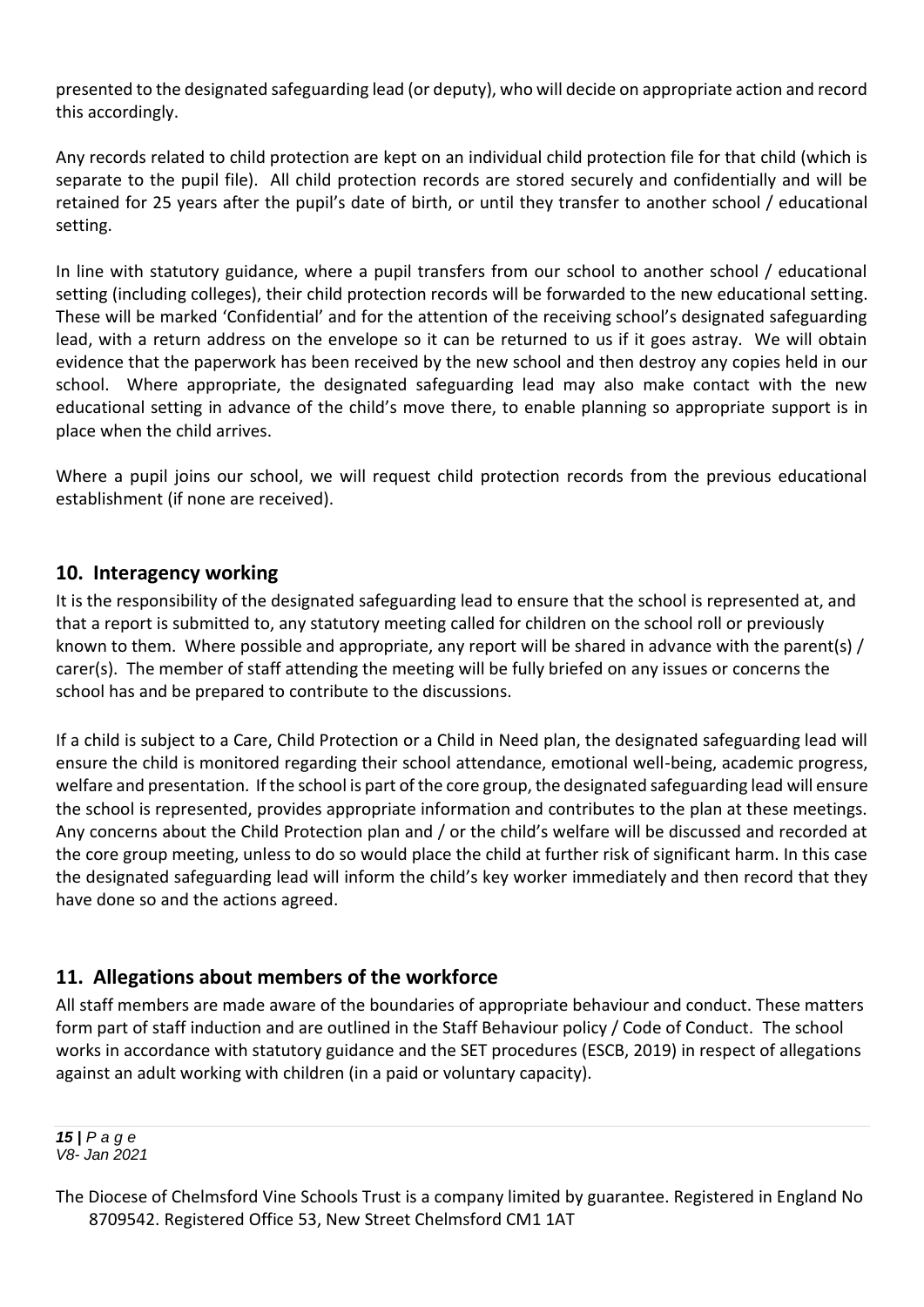The school has processes in place for reporting any concerns about a member of staff (or any adult working with children). Any concerns about the conduct of a member of staff must be referred to the Headteacher (or the Deputy Headteacher in their absence), as they have responsibility for managing employment issues. Where the allegation concerns an agency member of staff, the Headteacher (or Deputy) will liaise with the agency, while following due process.

Where the concern involves the headteacher, it should be reported direct to the Chair of Governors.

SET procedures (ESCB, 2019) require that, where an allegation against a member of staff is received, the Headteacher, senior named person or the Chair of Governors must inform the duty Local Authority Designated Officer (LADO) in the Children's Workforce Allegations Management Team on **03330 139 797**  within one working day. However, wherever possible, contact with the LADO will be made immediately as they will then advise on how to proceed and whether the matter requires Police involvement. This will include advice on speaking to pupils and parents and HR. The school does not carry out any investigation before speaking to the LADO.

Staffing matters are confidential and the school operates within a statutory framework around Data Protection.

# **12. Use of reasonable force**

The term 'reasonable force' covers a broad range of actions used by staff that involve a degree of physical contact to control or restrain children. There are circumstances when it is appropriate for staff to use reasonable force to safeguard children and young people, such as guiding a child to safety or breaking up a fight. 'Reasonable' means using no more force than is needed.

Our school works in accordance with statutory and local guidance on the use of reasonable force *(see section 2)* and recognises that where intervention is required, it should always be considered in a safeguarding context.

# **13. Whistleblowing**

All members of staff and the wider school community should be able to raise concerns about poor or unsafe practice and feel confident any concern will be taken seriously by the school leadership team. We have 'whistleblowing' procedures in place and these are available in the school Whistleblowing Policy (S007). However, for any member of staff who feels unable to raise concerns internally, or where they feel their concerns have not been addressed, they may contact the [NSPCC whistleblowing helpline](https://www.nspcc.org.uk/what-you-can-do/report-abuse/dedicated-helplines/whistleblowing-advice-line/) on: 0800 028 0285 (line is available from 8:00 AM to 8:00 PM, Monday to Friday) or by email at: [help@nspcc.org.uk.](mailto:help@nspcc.org.uk)

Parents or others in the wider school community with concerns can contact the NSPCC general helpline on: 0808 800 5000 (24 hour helpline) or email: [help@nspcc.org.uk](mailto:help@nspcc.org.uk).

*16 | P a g e V8- Jan 2021*

The Diocese of Chelmsford Vine Schools Trust is a company limited by guarantee. Registered in England No 8709542. Registered Office 53, New Street Chelmsford CM1 1AT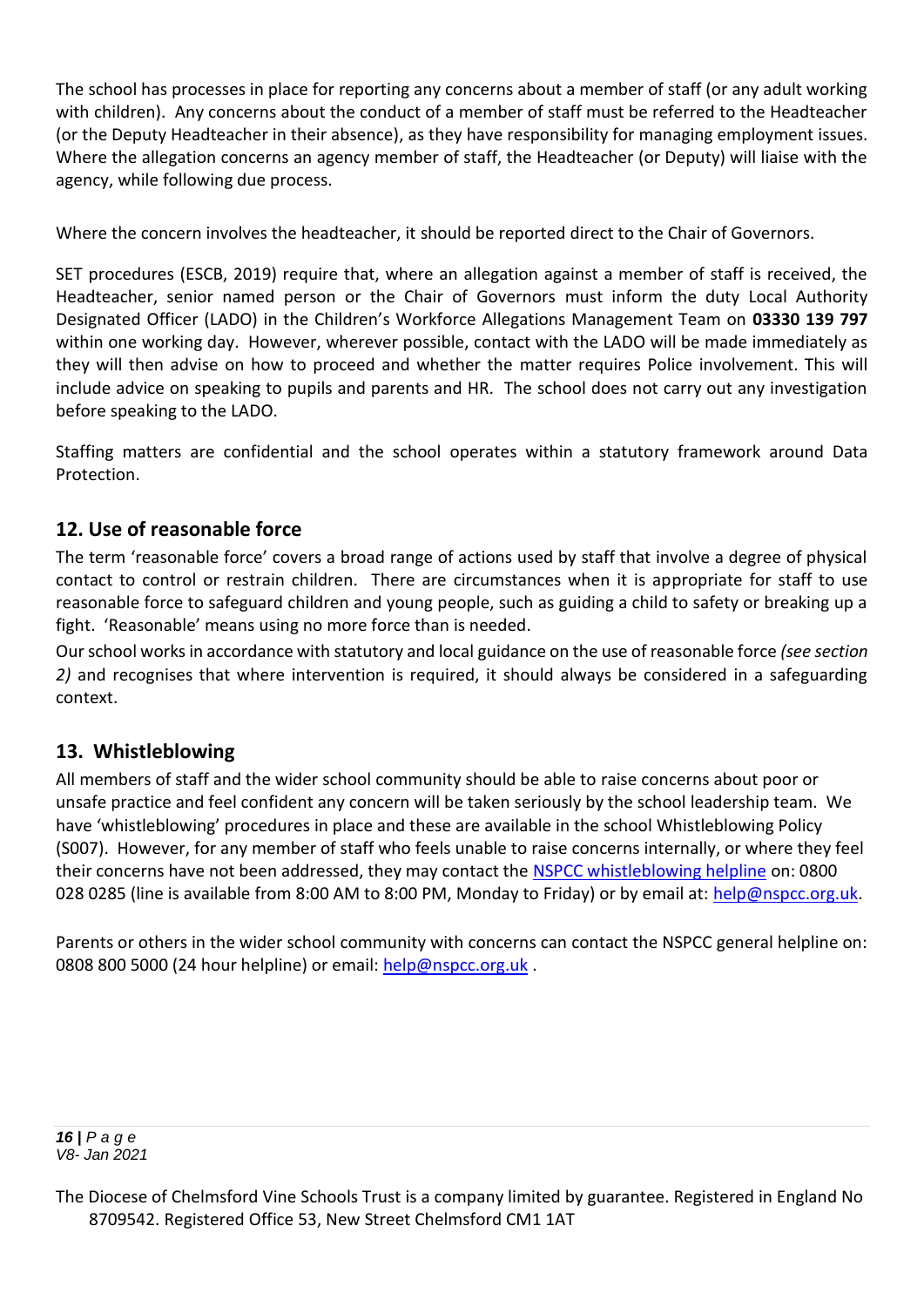#### **Appendix A: Children and Families Service Map and Key Contacts**

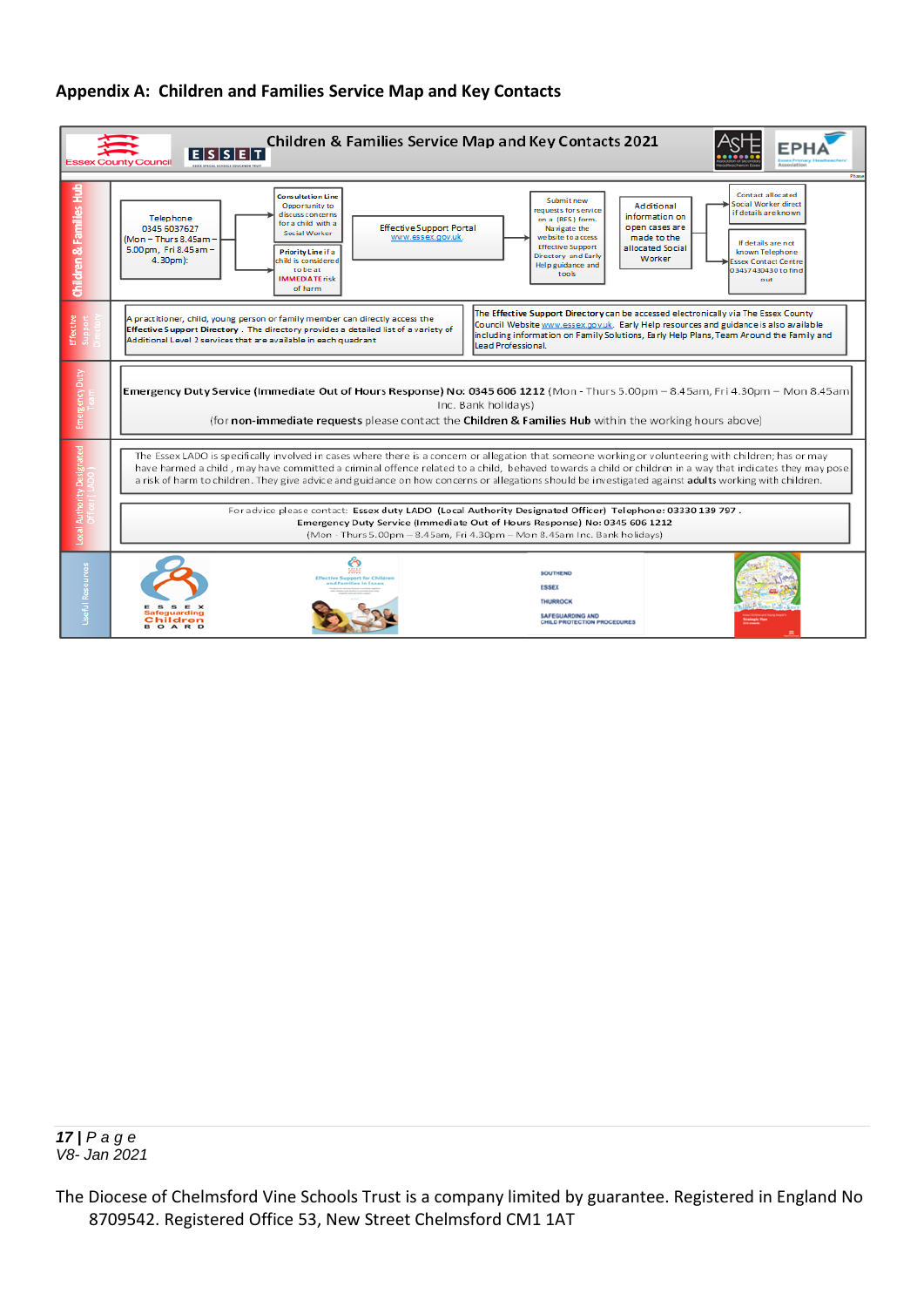#### **Appendix B: Essex Windscreen of Need and levels of intervention**



All partners working with children, young people and their families will offer support as soon as we are aware of any additional needs. We will always seek to work together to provide support to children, young people and their families at the lowest level possible in accordance with their needs

Children with **Additional** needs are best supported by those who already work with them, such as Family Hubs or schools, organising additional support with local partners as needed. When an agency is supporting these children, an Early Help Plan and a Lead Professional are helpful to share information and co-ordinate work alongside the child and family.

For children whose needs are **Intensive**, a coordinated multi-disciplinary approach is usually best, involving either an Early Help Plan or a Shared Family Assessment (SFA), with a Lead Professional to work closely with the child and family to ensure they receive all the support they require. Examples of intensive services are children's mental health services and Family Solutions.

**Specialist**services are where the needs of the child are so great that statutory and/or specialist intervention is required to keep them safe or to ensure their continued development. Examples of specialist services are Children's Social Care or Youth Offending Service. By working together effectively with children that have additional needs and by providing coordinated multi-disciplinary/agency support and services for those with intensive needs, we seek to prevent more children and young people requiring statutory interventions and reactive specialist services

*18 | P a g e V8- Jan 2021*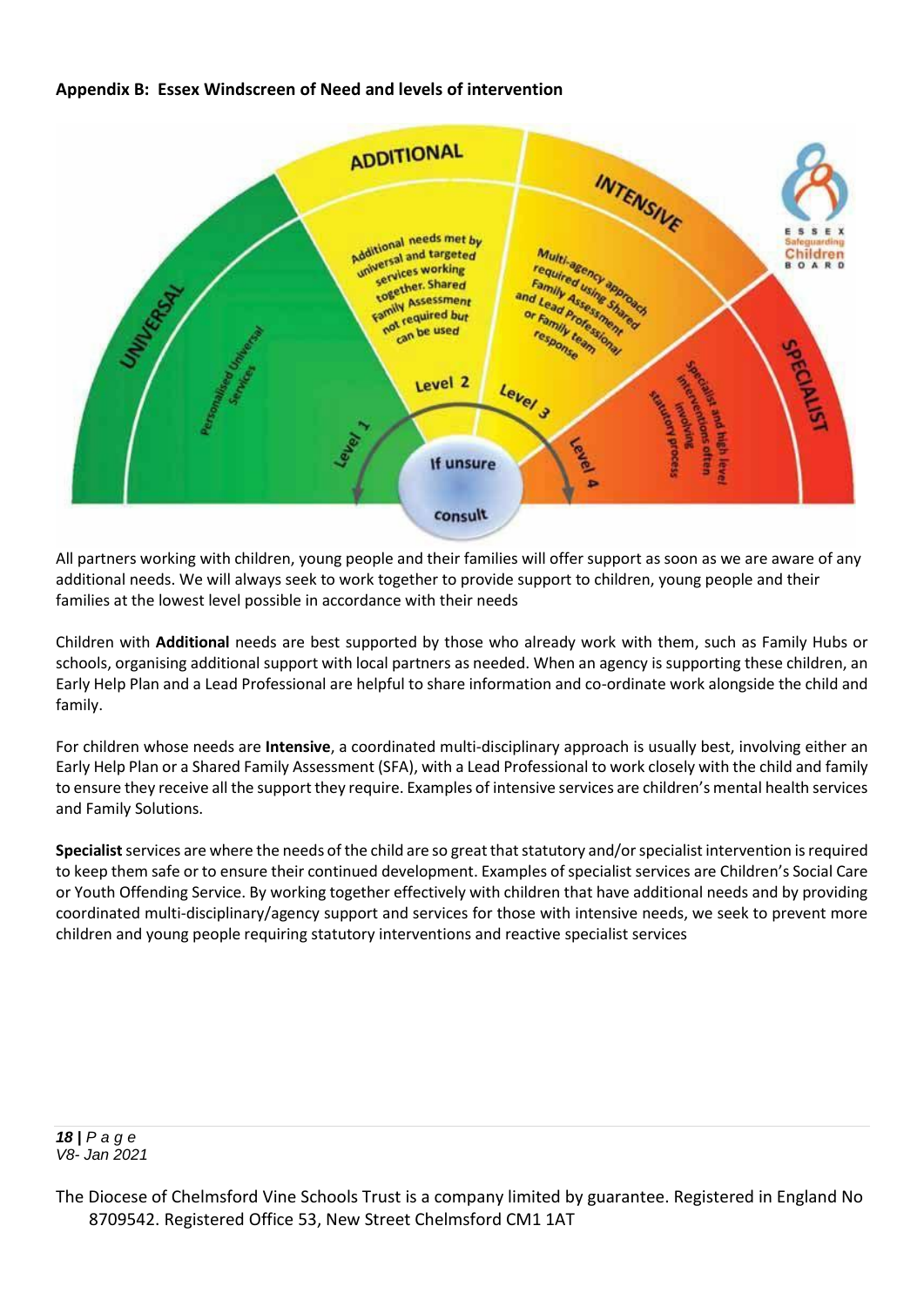#### **Contents**

- 1. Introduction
- 2. Statutory Framework
- 3. Safeguarding arrangements during the closure period
- 4. Records and information sharing
- 5. Interagency working
- 6. Staff conduct
- 7. Promoting positive mental health and resilience in school
- 8. Online safety for children away from school

# **1. Introduction**

Schools and their staff form part of the wider safeguarding system for children and, in conjunction with other agencies, they play a vital role in safeguarding children during the current emergency arrangements. This policy is an addition to our existing Child Protection Policy and has been produced to cover arrangements in place during school closure due to COVID-19.

This Child Protection policy is for all staff, parents, governors, volunteers and the wider school community. It forms part of the safeguarding arrangements for our school and should be read in conjunction with the following:

- the current Child Protection Policy
- Keeping Children Safe in Education (DfE, 2020)
- the school Behaviour policy;
- the school Staff Behaviour policy (sometimes called Staff Code of Conduct);
- the safeguarding response to children missing from education
- the role of the designated safeguarding lead (Annex B of KCSIE)

Safeguarding and promoting the welfare of children *(everyone under the age of 18)* is defined in Keeping Children Safe in Education as:

- Protecting children from maltreatment
- Preventing impairment of children's mental and physical health or development
- Ensuring that children grow up in circumstances consistent with the provision of safe and effective care
- Taking action to enable all children to have the best outcomes

# **2. Current context / statutory framework**

Schools have been instructed to close, although are required to offer a place to [vulnerable children](https://www.gov.uk/government/publications/coronavirus-covid-19-maintaining-educational-provision/guidance-for-schools-colleges-and-local-authorities-on-maintaining-educational-provision)  and children of workers critical to the COVID-19 response. [Vulnerable children](https://www.gov.uk/government/publications/coronavirus-covid-19-guidance-on-vulnerable-children-and-young-people) include those who have a social worker and those children and young people up to the age of 25 with education, health and care (EHC) plans. Those who have a social worker include children who have a child protection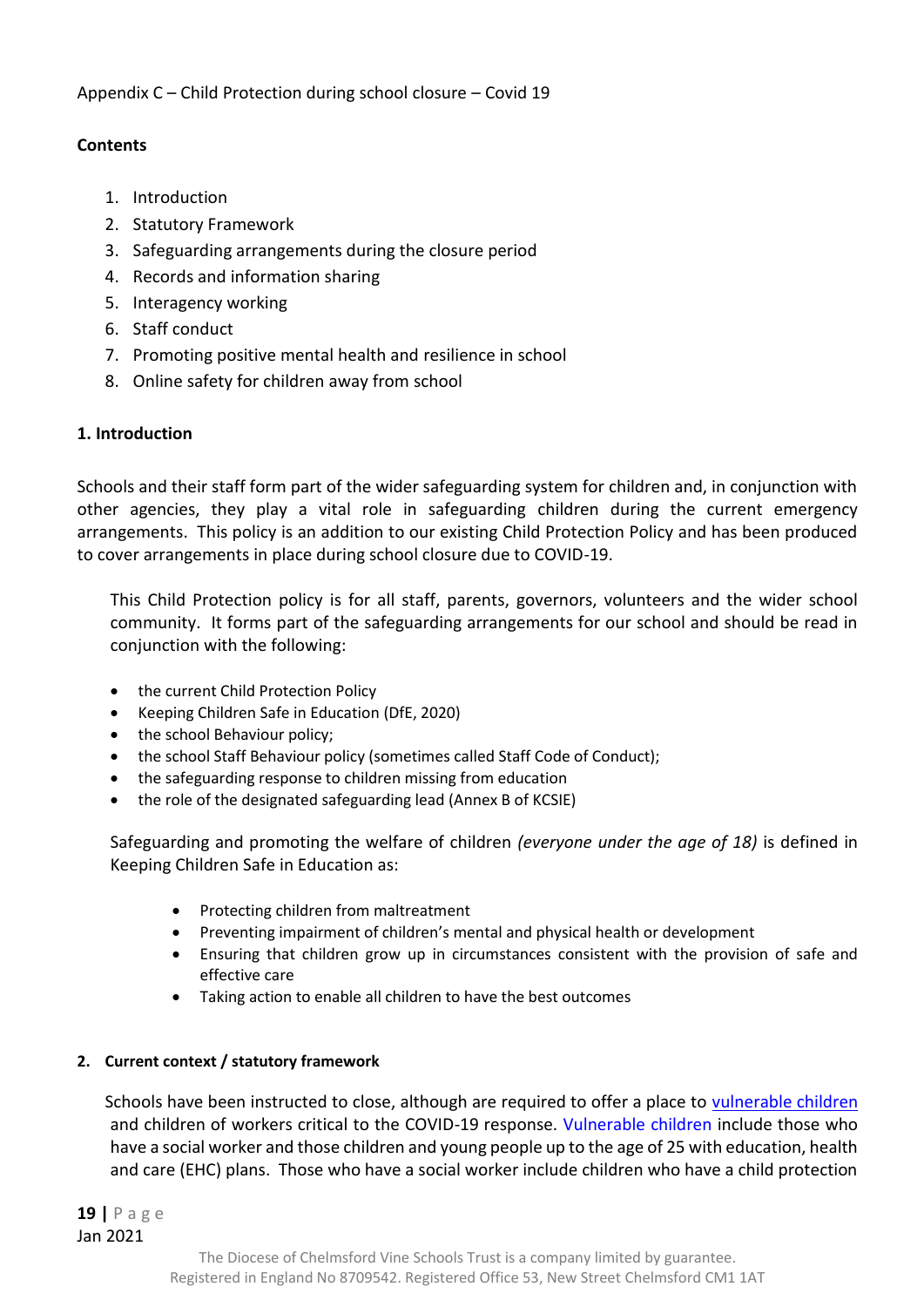plan and those who are looked after by the local authority. A child may also be deemed to be vulnerable if they have been assessed as being in need or otherwise meet the definition in section 17 of the Children Act 1989.

There is an expectation that vulnerable children who have a social worker will attend provision, so long as they do not have underlying health conditions that put them at severe risk. In circumstances where a parent does not want their child to attend, and their child is considered vulnerable, we will explore (with the social worker) the reasons for this and to agree an appropriate plan for that child.

We obviously want to support all our children during this time and will consider making a place available to other children with vulnerabilities, although this will be in discussion with other professionals involved and based on a risk assessment process.

#### **3. Safeguarding procedures during a closure period**

Clearly, we are working very differently during this period of closure. However, the principles within our existing Child Protection Policy still apply, as does the duty on all staff to safeguard children.

We have assessed the needs of all our pupils and put in place plans to support them and their families during this period of closure. These plans include an education offer (details of which have been shared separately with parents for their child) and arrangements to support pupils with their safety and wellbeing. These plans may include actions and interventions from other agencies, as we continue to work with partners to provide an appropriate level of support.

Our remote learning offer is on our website.

Our risk assessment is under regular review and is available by contacting the school office.

For vulnerable children (including those with a Child Protection or Child in Need Plan), existing plans will be reviewed in conjunction with other relevant agencies and updated to ensure they reflect the current situation and meet need. The school will work with the Virtual School Headteacher to support our children in care. Children with an Education Health and Care Plan (EHCP) will be assessed in consultation with the local authority, other involved agencies and parents.

As always, all staff members have a duty to identify and respond to suspected / actual abuse or disclosures of abuse. Any member of staff who receives a disclosure or allegation of abuse, or suspects that abuse may have occurred **must** report it immediately to the designated safeguarding lead (or, in their absence, the deputy designated safeguarding lead).

All action is taken in accordance with the following guidance;

- Essex Safeguarding Children Board guidelines the SET (Southend, Essex and Thurrock) Child Protection Procedures (ESCB, 2019)
- [Essex Effective Support](http://links.govdelivery.com/track?type=click&enid=ZWFzPTEmbWFpbGluZ2lkPTIwMTgwNDExLjg4MjIzMTExJm1lc3NhZ2VpZD1NREItUFJELUJVTC0yMDE4MDQxMS44ODIyMzExMSZkYXRhYmFzZWlkPTEwMDEmc2VyaWFsPTE3MzE0NjA5JmVtYWlsaWQ9am8uYmFyY2xheUBlc3NleC5nb3YudWsmdXNlcmlkPWpvLmJhcmNsYXlAZXNzZXguZ292LnVrJmZsPSZleHRyYT1NdWx0aXZhcmlhdGVJZD0mJiY=&&&100&&&https://www.essexeffectivesupport.org.uk/)
- Keeping Children Safe in Education (DfE, 2020)
- Working Together to Safeguard Children (DfE, 2018)
- 'Effective Support for Children and Families in Essex' (ESCB, 2017)
- PREVENT Duty Counter-Terrorism and Security Act (HMG, 2015)

**20 |** P a g e Jan 2021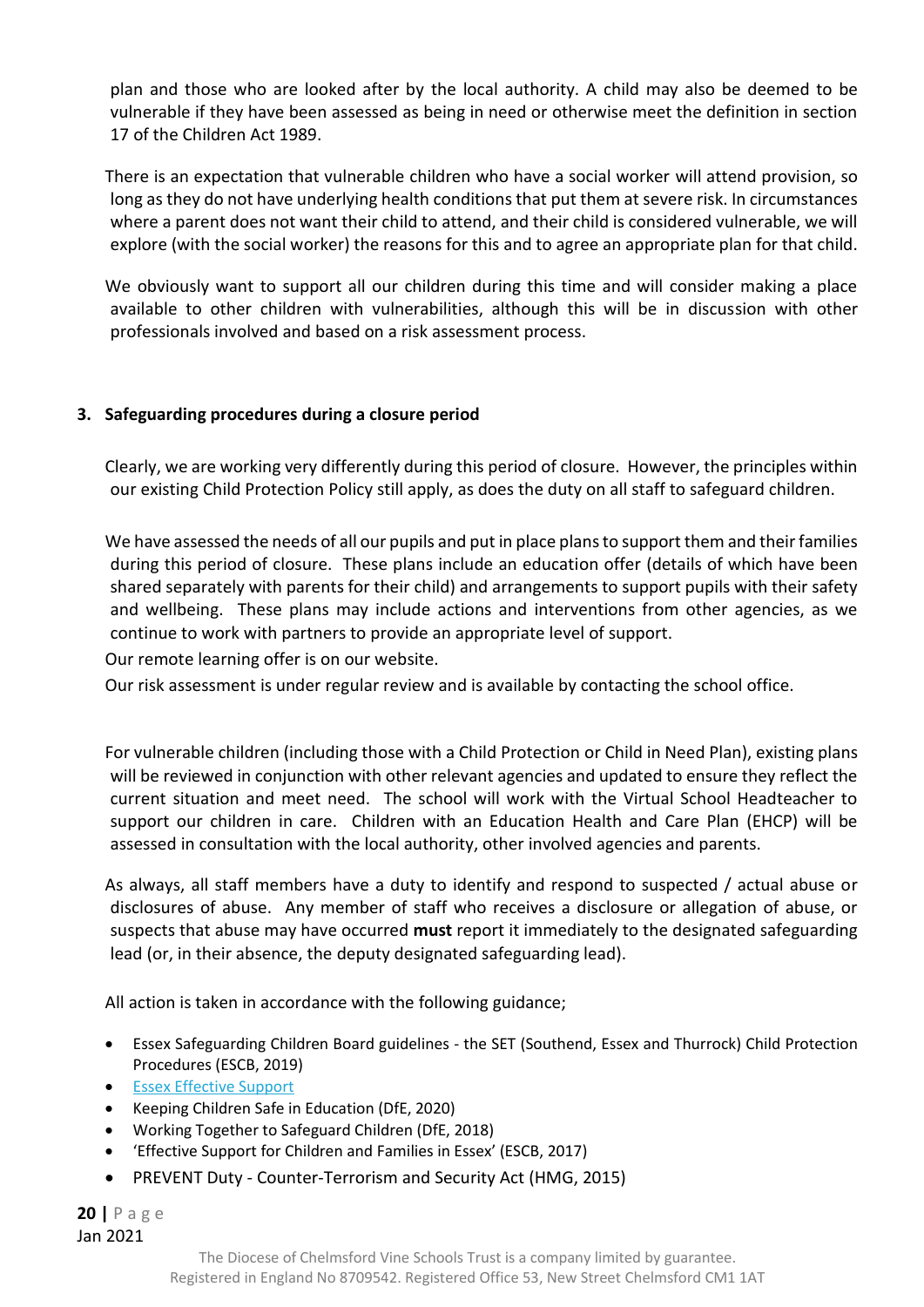Where there is risk of immediate harm, concerns will be referred by telephone to the Children and Families Hub and / or the Police. Less urgent concerns or requests for support will be sent to the Children and Families Hub via the **[Essex Effective Support](http://links.govdelivery.com/track?type=click&enid=ZWFzPTEmbWFpbGluZ2lkPTIwMTgwNDExLjg4MjIzMTExJm1lc3NhZ2VpZD1NREItUFJELUJVTC0yMDE4MDQxMS44ODIyMzExMSZkYXRhYmFzZWlkPTEwMDEmc2VyaWFsPTE3MzE0NjA5JmVtYWlsaWQ9am8uYmFyY2xheUBlc3NleC5nb3YudWsmdXNlcmlkPWpvLmJhcmNsYXlAZXNzZXguZ292LnVrJmZsPSZleHRyYT1NdWx0aXZhcmlhdGVJZD0mJiY=&&&100&&&https://www.essexeffectivesupport.org.uk/)** portal. The school may also seek advice from Social Care or another appropriate agency about a concern, if we are unsure how to respond to it. Wherever possible, we will share any safeguarding concerns, or an intention to refer a child to Children's Social Care, with parents / carers. However, we will not do so where it is felt that to do so could place the child at greater risk of harm or impede a criminal investigation. On occasions, it may be necessary to consult with the Children and Families Hub and / or Essex Police for advice on when to share information with parents / carers.

#### **4. Records and information sharing**

Well-kept records are essential to good child protection practice. Our school is clear about the need to record any concern held about a child or children within our school and when these records should be shared with other agencies.

Where there are concerns about the safety of a child, the sharing of information in a timely and effective manner between organisations can reduce the risk of harm. Whilst the Data Protection Act 2018 places duties on organisations and individuals to process personal information fairly and lawfully, it is not a barrier to sharing information where the failure to do so would result in a child or vulnerable adult being placed at risk of harm. Similarly, human rights concerns, such as respecting the right to a private and family life would not prevent sharing information where there are real safeguarding concerns. Fears about sharing information cannot be allowed to stand in the way of the need to safeguard and promote the welfare of children at risk of abuse or neglect. Generic data flows related to child protection are recorded in our Records of Processing Activity and regularly reviewed; and our online school privacy notices accurately reflect our use of data for child protection purposes.

Any member of staff receiving a disclosure of abuse or noticing signs or indicators of abuse, will record it as soon as possible, noting what was said or seen (if appropriate, using a body map to record), giving the date, time and location. All records will be dated and signed and will include the action taken. This is then presented to the designated safeguarding lead (or deputy), who will decide on appropriate action and record this accordingly.

Any records related to child protection are kept on an individual child protection file for that child (which is separate to the pupil file). All child protection records are stored securely and confidentially and will be retained for 25 years after the pupil's date of birth, or until they transfer to another school / educational setting.

During this period, there may be occasions where we have children from another school attending our site, or where our pupils may have to attend another school. In these circumstances, relevant information will be shared between schools to ensure there is knowledge and an understanding of any safeguarding issues so that appropriate measures can be put in place to keep children safe. Information will be shared with relevant staff on a 'need to know' basis.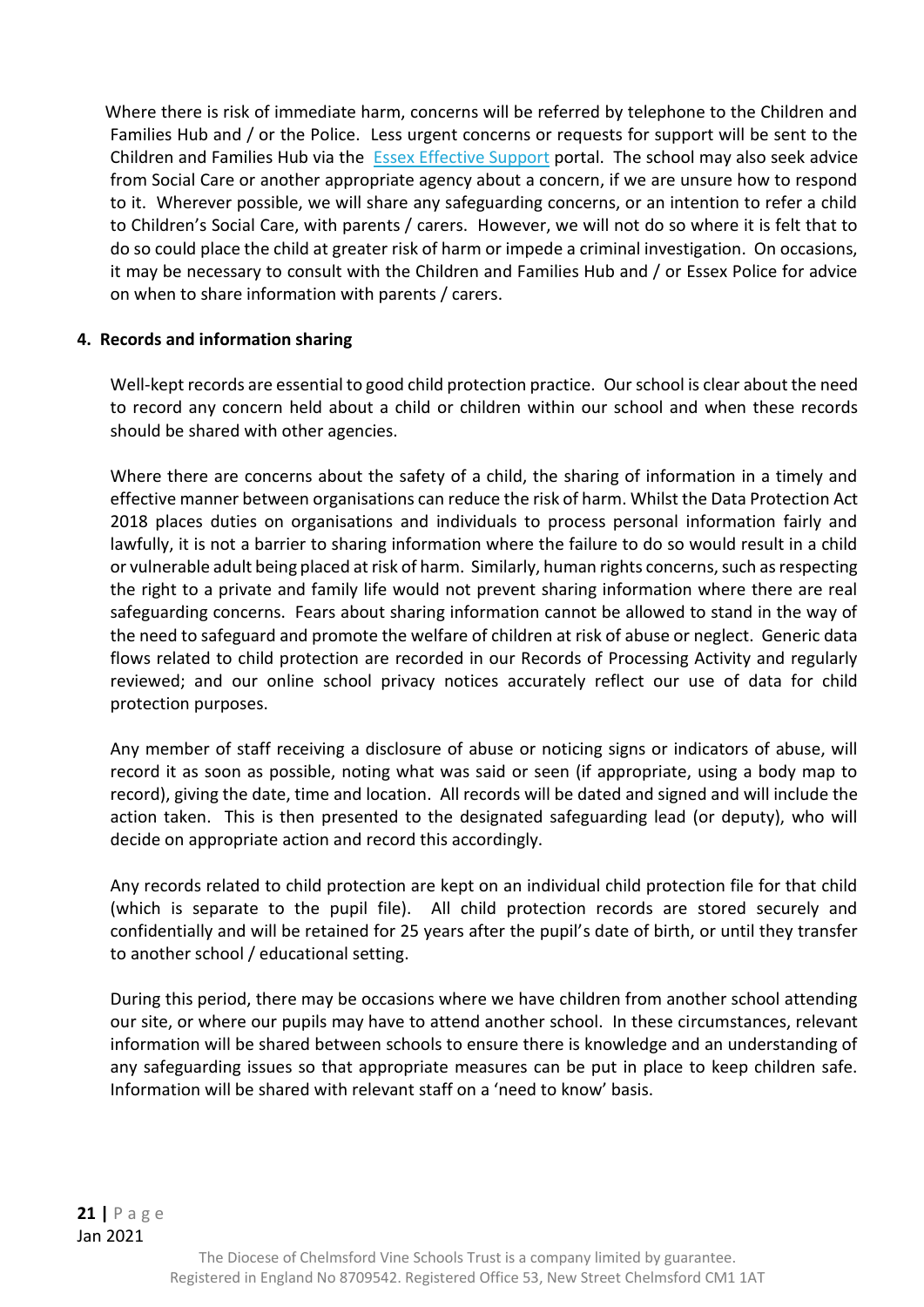#### **5. Interagency working**

It is the responsibility of the designated safeguarding lead to ensure that the school is represented at, and that a report is submitted to, any statutory meeting called for children on the school roll or previously known to them. Where possible and appropriate, any report will be shared in advance with the parent(s) / carer(s). The member of staff attending the meeting will be fully briefed on any issues or concerns the school has and be prepared to contribute to the discussions. During this closure period, there are temporary arrangements in place and meetings will take place virtually (online).

#### **6. Staff conduct**

All staff members are made aware of the boundaries of appropriate behaviour and conduct and the principles in our Staff Code of Conduct still apply during this emergency period. The usual processes for reporting concerns about a member of staff apply.

#### **7. Mental health and wellbeing**

The mental health and wellbeing of all our pupils is always a priority and it is recognised that, without the protective factor of attending school, some of our children may be more vulnerable. Understandably, this is a worrying and challenging time for everyone, and we understand that families may be placed under considerable additional pressures, potentially coping with issues such as increased anxiety, financial difficulties, caring for children at home fulltime and illness or bereavement.

We want to continue to do all we can to support our pupils and it is vital, therefore, that we work in partnership with parents / carers to do so. Parents / carers should share any concerns about the wellbeing of their child with school, so appropriate support and interventions can be identified and implemented.

#### **8. Online safety (for children away from school)**

We recognise that the majority of children will not be physically attending school and that it is likely they will be spending longer periods of time online, which may increase their vulnerability.

The breadth of issues within online safety is considerable. It can be categorised into three main areas of risk:

- **Content** exposure to illegal, inappropriate or harmful material. For example, pornography, fake news, racist or radical and extremist views;
- **Contact**  subjection to harmful online interaction with other users. For example, commercial advertising and adults posing as children or young adults;
- **Conduct**  personal online behaviour that increases the likelihood of, or causes, harm. For example, making, sending and receiving explicit images, or online bullying.

It is important for parents to be vigilant about their child's online activity and to inform the school of any concerns they may have about their child in this respect. We have provided parents with information